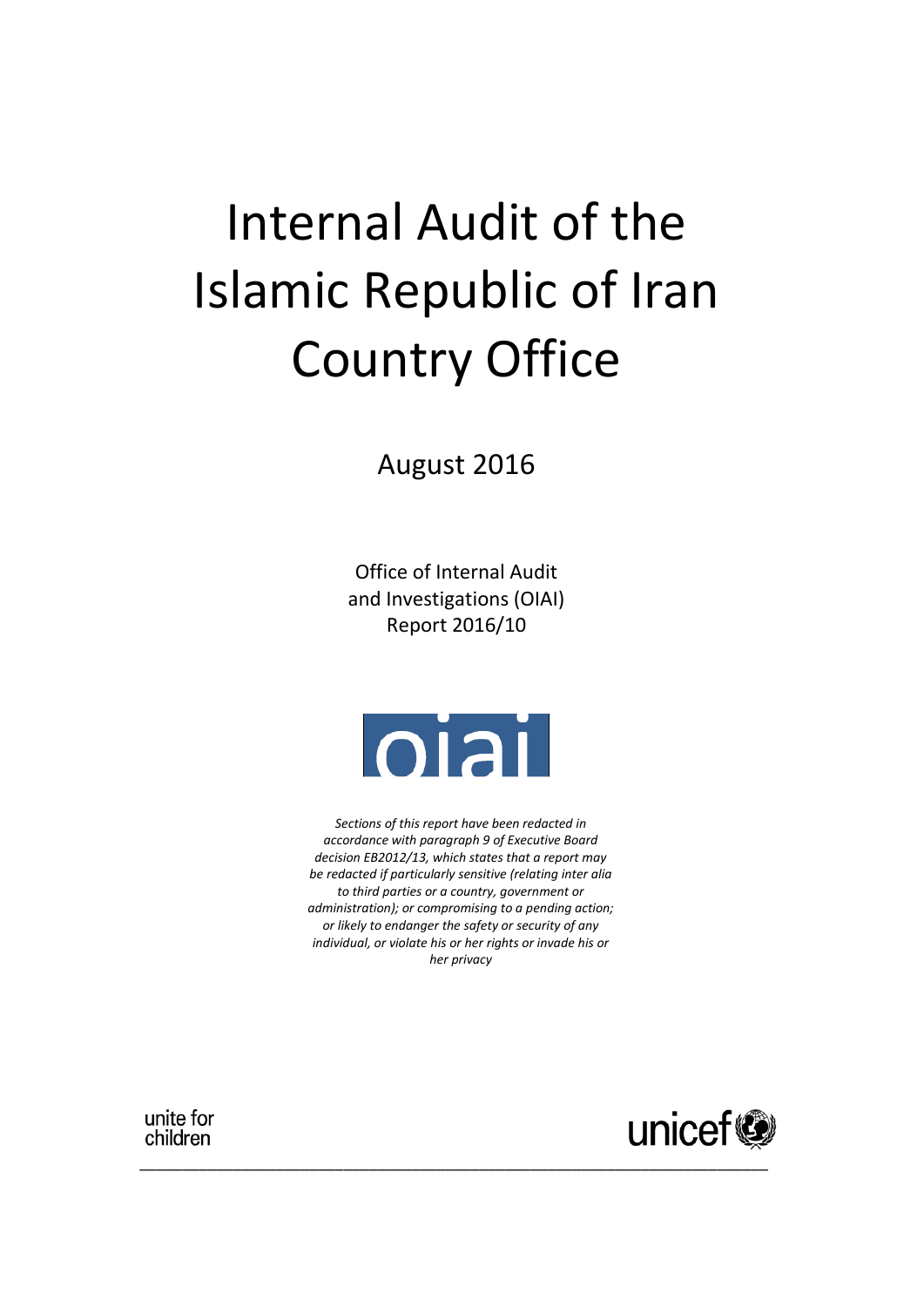# **Summary**

\_\_\_\_\_\_\_\_\_\_\_\_\_\_\_\_\_\_\_\_\_\_\_\_\_\_\_\_\_\_\_\_\_\_\_\_\_\_\_\_\_\_\_\_\_\_\_\_\_\_\_\_\_\_\_\_\_\_\_\_\_\_\_\_\_\_\_\_\_\_\_\_\_\_\_\_\_\_\_\_\_\_

The Office of Internal Audit and Investigations (OIAI) has conducted an audit of UNICEF's country office in the Islamic Republic of Iran. The audit was conducted from 11 November to 3 December 2015.

The 2012-2016 country programme consisted of two main programme components: *Child poverty reduction and inclusion*; and *Opportunities for adolescents and young people.* There was also a cross-sectoral component.

 $*{\mathbb Z}^n$  and  $*{\mathbb Z}^n$  and  $*{\mathbb Z}^n$  . This text has been redacted  $*{\mathbb Z}^n$  and  $*{\mathbb Z}^n$  and  $*{\mathbb Z}^n$ 

The total budget of the 2012-2016 country programme was approximately US\$ 22.2 million, of which US\$ 7.2 million was regular resources (RR) and US\$ 15 million was to be raised as other resources (OR).

RR are core resources that are not earmarked for a specific purpose, and can be used by UNICEF wherever they are needed. OR are contributions that may have been made for a specific purpose, and may not always be used for other purposes without the donor's agreement. An office is expected to raise the bulk of the resources it needs for the country programme itself as OR.

The country office is in Tehran. It has a total workforce of 28 posts (three international professional, 11 national officers and 14 general service).

The audit sought to assess the governance, risk management, and control processes over the country office's activities, and covered the period from January 2014 to December 2015. The audit team had full access to required documentation and to UNICEF staff, but did not meet with Government or NGO partners during the audit visit.

#### Action agreed following the audit

As a result of the audit, and in discussion with the audit team, the country office has agreed to take a number of measures.

Two of these actions are being implemented as a high priority; that is, to address issues requiring immediate management attention. They are as follows.

- The office agrees to increase its focus on resource mobilization, and to develop strategies and plans to obtain the OR necessary to achieve the results defined in the workplans.
- The office agrees to increase oversight in respect of partnerships with NGOs.

The Islamic Republic of Iran country office has prepared action plans to address the issues raised in this report.

#### Conclusion

Based on the audit work performed, OIAI concluded at the end of the audit that, subject to implementation of the agreed actions described, the controls and processes over the country office were generally established and functioning during the period under audit.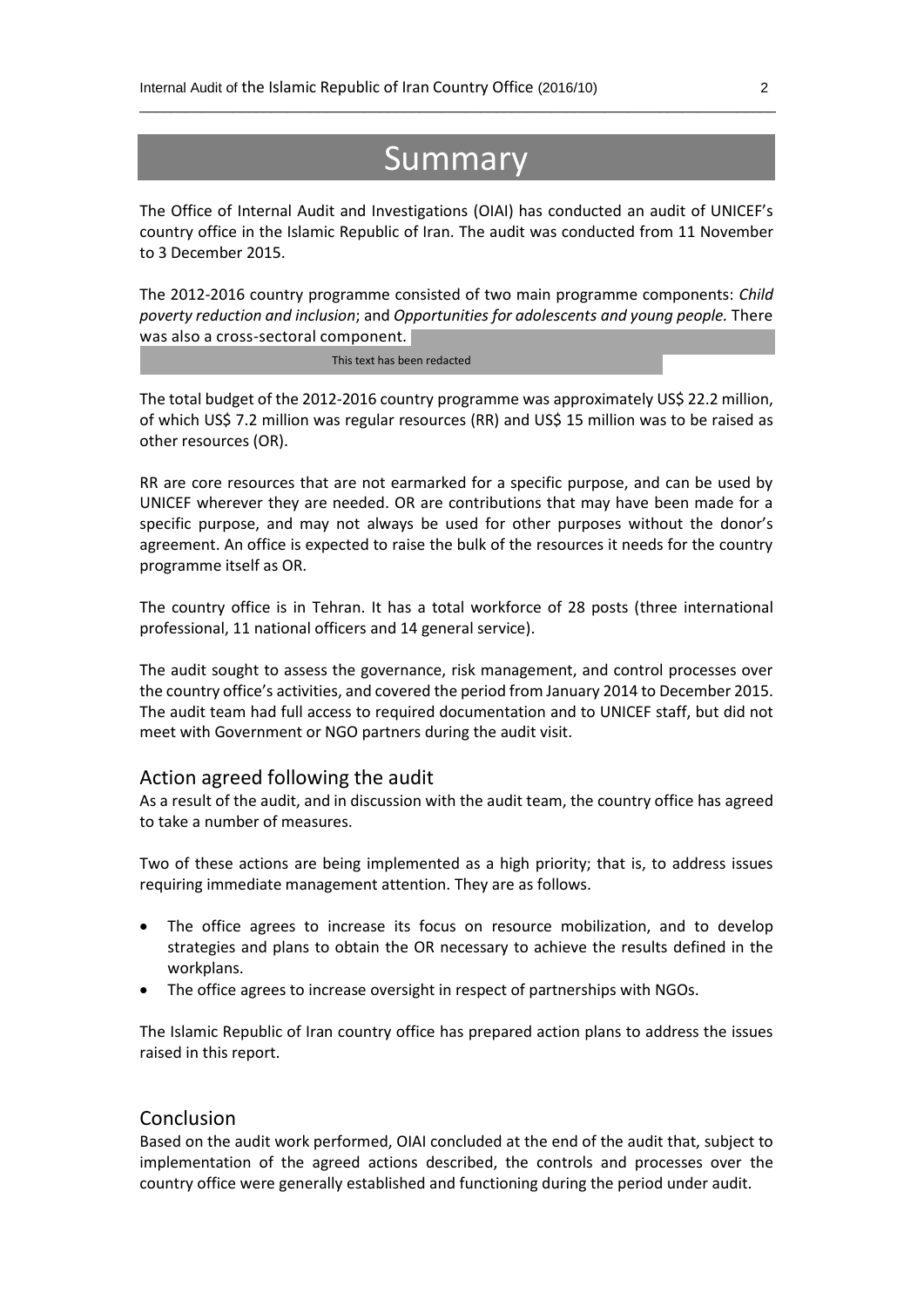The UNICEF country office, with support from the Middle East and North Africa Regional Office (MENARO), and OIAI will work together to monitor implementation of the measures that have been agreed.

\_\_\_\_\_\_\_\_\_\_\_\_\_\_\_\_\_\_\_\_\_\_\_\_\_\_\_\_\_\_\_\_\_\_\_\_\_\_\_\_\_\_\_\_\_\_\_\_\_\_\_\_\_\_\_\_\_\_\_\_\_\_\_\_\_\_\_\_\_\_\_\_\_\_\_\_\_\_\_\_\_\_

Office of Internal Audit and Investigations (OIAI) August 2016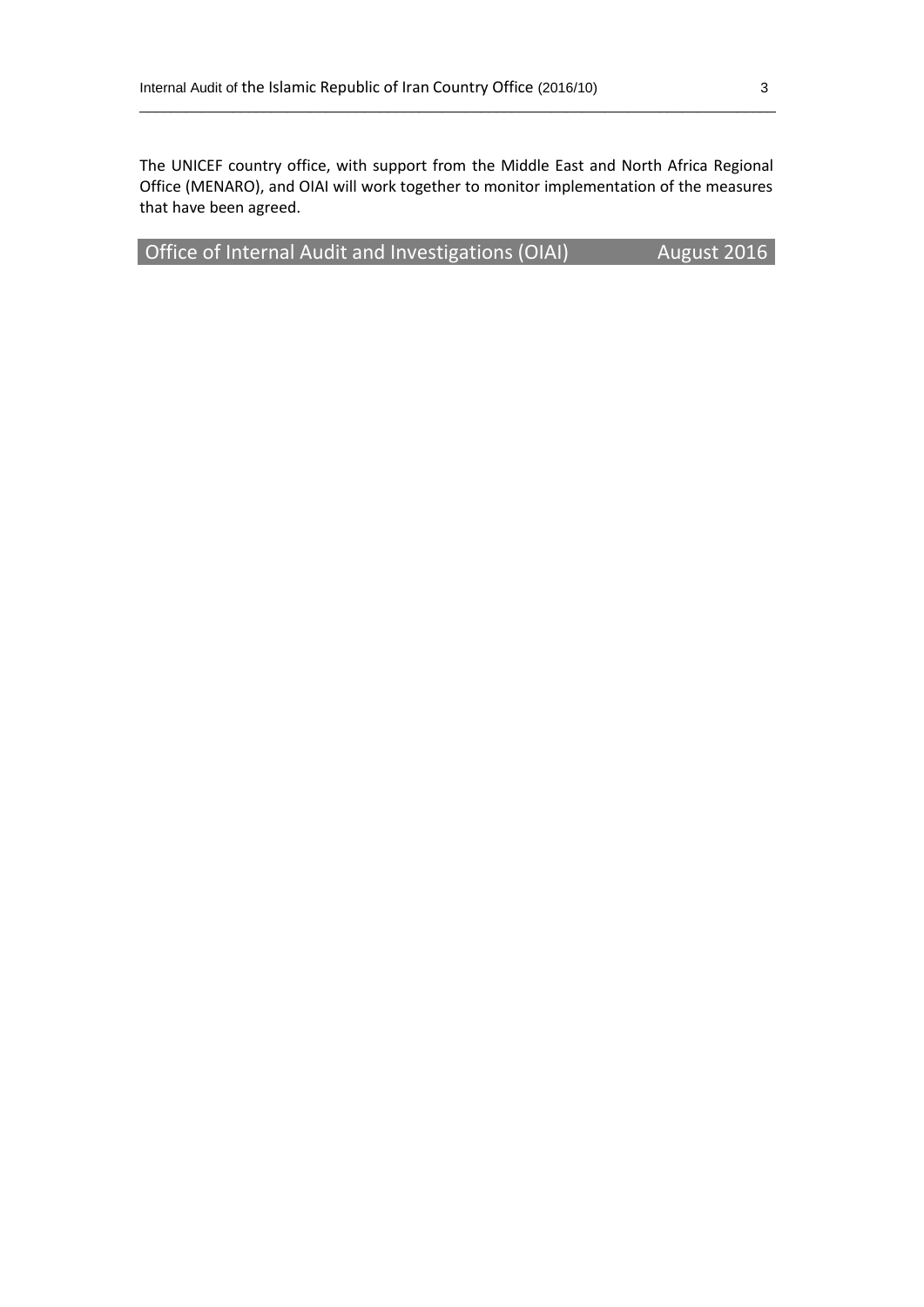# **Contents**

\_\_\_\_\_\_\_\_\_\_\_\_\_\_\_\_\_\_\_\_\_\_\_\_\_\_\_\_\_\_\_\_\_\_\_\_\_\_\_\_\_\_\_\_\_\_\_\_\_\_\_\_\_\_\_\_\_\_\_\_\_\_\_\_\_\_\_\_\_\_\_\_\_\_\_\_\_\_\_\_\_\_

| <b>Summary</b>                                                     | $\mathbf{2}$   |
|--------------------------------------------------------------------|----------------|
| <b>Objectives</b>                                                  | 5              |
| <b>Observations</b>                                                | 5              |
| Governance                                                         | 5.             |
| Office priorities and key programme results                        | 6              |
| Staffing structure and recruitment                                 | $\overline{7}$ |
| Programme management                                               | 8              |
| Results-based programme planning                                   | 9              |
| Harmonized approach to cash transfers                              | 11             |
| Programme monitoring                                               | 13             |
| Resource mobilization                                              | 15             |
| Programme cooperation agreements review process                    | 17             |
| Evaluations and related activities                                 | 18             |
| <b>Operations support</b>                                          | 20             |
| Cash transfer management                                           | 20             |
| Bank account signatories                                           | 21             |
| Annex A: Methodology, and definition of priorities and conclusions | 22             |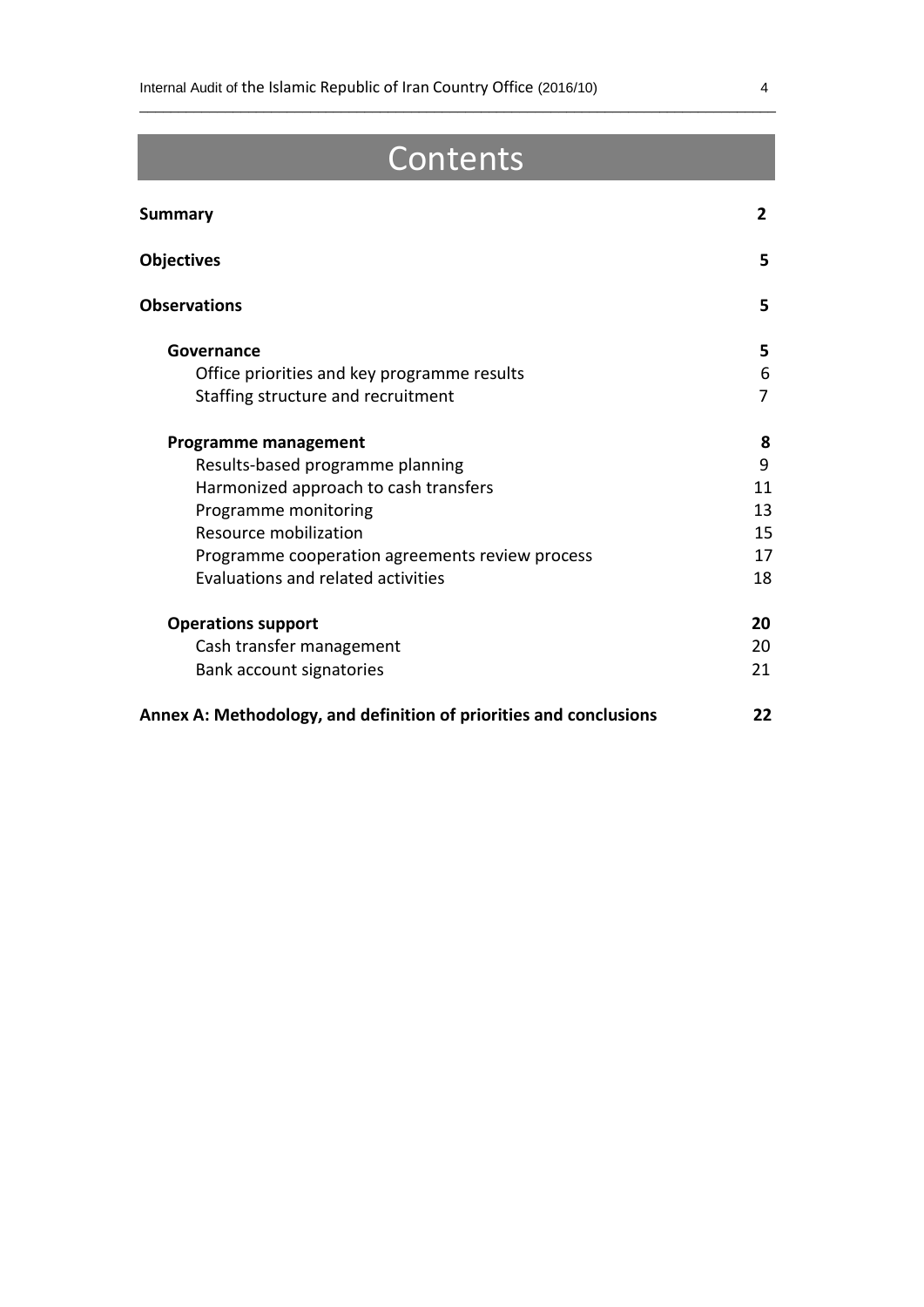# **Objectives**

\_\_\_\_\_\_\_\_\_\_\_\_\_\_\_\_\_\_\_\_\_\_\_\_\_\_\_\_\_\_\_\_\_\_\_\_\_\_\_\_\_\_\_\_\_\_\_\_\_\_\_\_\_\_\_\_\_\_\_\_\_\_\_\_\_\_\_\_\_\_\_\_\_\_\_\_\_\_\_\_\_\_

The objective of the country office audit is to provide assurance as to whether there are adequate and effective controls, risk-management and governance processes over a number of key areas in the office.

The audit observations are reported under three headings: governance, programme management and operations support. The introductory paragraphs that begin each of these sections explain what was covered in that particular area, and between them define the scope of the audit.

# Audit Observations

### 1 Governance

In this area, the audit reviews the supervisory and regulatory processes that support the country programme. The scope of the audit in this area includes the following:

- **Supervisory** structures, including advisory teams and statutory committees.
- **Identification** of the country office's priorities and expected results and clear communication thereof to staff and the host country.
- **Staffing structure** and its alignment to the needs of the country programme.
- **Human-resources management.** This includes recruitment, training and staff entitlements and performance evaluation.
- **Performance measurement**, including establishment of standards and indicators to which management and staff are held accountable.
- **Delegation** of authorities and responsibilities to staff, including the provision of necessary guidance, holding staff accountable, and assessing their performance.
- **Risk management**: the office's approach to external and internal risks to achievement of its objectives.
- **Ethics**, including encouragement of ethical behaviour, staff awareness of UNICEF's ethical policies and zero tolerance of fraud, and procedures for reporting and investigating violations of those policies.

All the areas above were covered in this audit.

The audit found that controls were functioning well over a number of areas. The governance committees were functioning well, with adequate terms of reference and membership. Staff members' responsibilities were clearly defined. The office monitored completion of the 2014 performance evaluation reports (PERs); those of all staff had been completed on time.

The office had conducted a risk and control self-assessment (RCSA) and updated its risk profile in 2015. Identified risks had action plans, which were monitored; high and very high risks had been escalated to regional or HQ level where appropriate.

The office promoted staff awareness of UNICEF's ethical policies and procedures, such as UNICEF anti-fraud policy and the executive directive on preventing harassment, sexual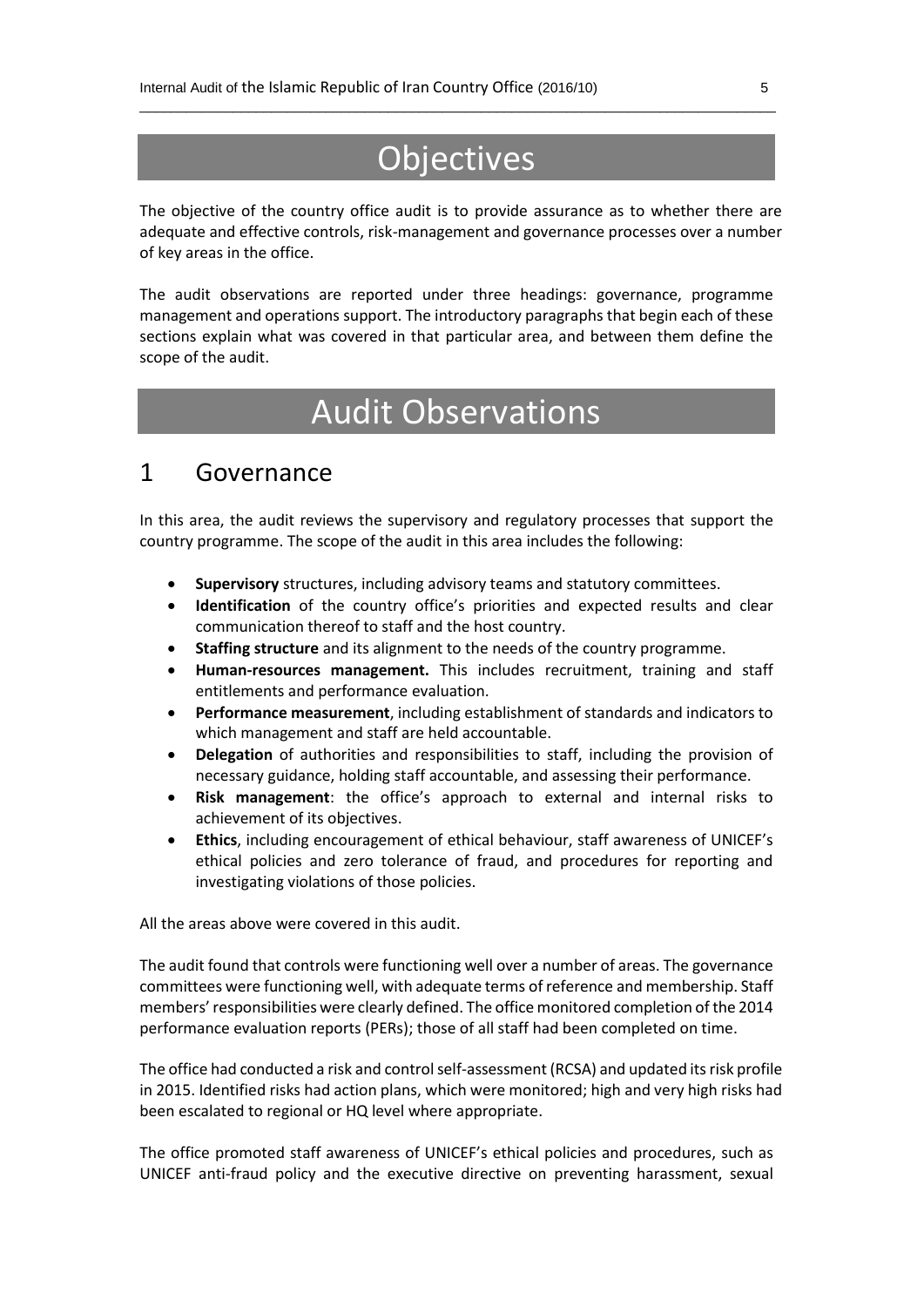harassment and abuse of authority. All staff had taken the "Ethics and Integrity at UNICEF" online course. Segregation of duties was regularly reviewed and action taken to address any conflicts.

\_\_\_\_\_\_\_\_\_\_\_\_\_\_\_\_\_\_\_\_\_\_\_\_\_\_\_\_\_\_\_\_\_\_\_\_\_\_\_\_\_\_\_\_\_\_\_\_\_\_\_\_\_\_\_\_\_\_\_\_\_\_\_\_\_\_\_\_\_\_\_\_\_\_\_\_\_\_\_\_\_\_

However, the audit also noted the following issues.

#### Office priorities and key programme results

A UNICEF office's annual management plan (AMP) is an internal office management tool that ensures that the human, material and financial resources of the country office remain focused on the planned strategic results for children. It includes the office's key annual management priorities and the most significant programme results expected. The AMP also includes the deliverables expected from relevant UNICEF staff.

There should be an annual management review to review the progress made toward defined priorities, so that the AMP can be updated. The Representative is accountable for the preparation or updating of the AMP, with the support of the Country Management Team  $(CMT)<sup>1</sup>$  by 15 February.

The office had an AMP for 2014-2015 that described the programme management environment and coordination mechanisms. However, it did not identify the office's key annual management priorities or the most significant programme results expected. This did not allow the office to assess priorities achieved or progress made against expected results, as part of the development of the following (2015-2016) plan. The audit also noted that the 2014-2015 AMP, dated January 2014, was to have been updated in April 2014 to include the workplans starting in that month; however, the government partners did not sign them<sup>2</sup> and the update was not done.

In January 2015, the office drew up a 2015-2016 AMP that it said had been developed with the majority of office staff involved. However, it was finalized late, in June 2015. It also included a total of 17 office priorities and key programme results. To permit focus on those that are critical, key priorities should ideally not exceed 10,. Moreover some results and output indicators related to functional priorities were not well defined. For example, the supply management priorities were not sufficiently specific, and could result in ambitious planning and a lack of focus on critical areas.

#### **Agreed action 1 (medium priority):** The office agrees to:

- i. Complete preparation of the next management plan by the end of February.
- ii. Ensure that key priorities are well formulated and linked to high risks, with specific results to be addressed during the year.

Target date for completion: The office reported the action as being completed Responsible staff members: Representative, Deputy Representative and Operations Manager

**.** 

<sup>&</sup>lt;sup>1</sup> An office's country management team advises the Representative on the management of the country programme and on strategic programme and operations matters. It consists of senior staff from Programme and Operations sections, and staff representatives.

<sup>2</sup> See observation *Results-based programme planning* on p10 below.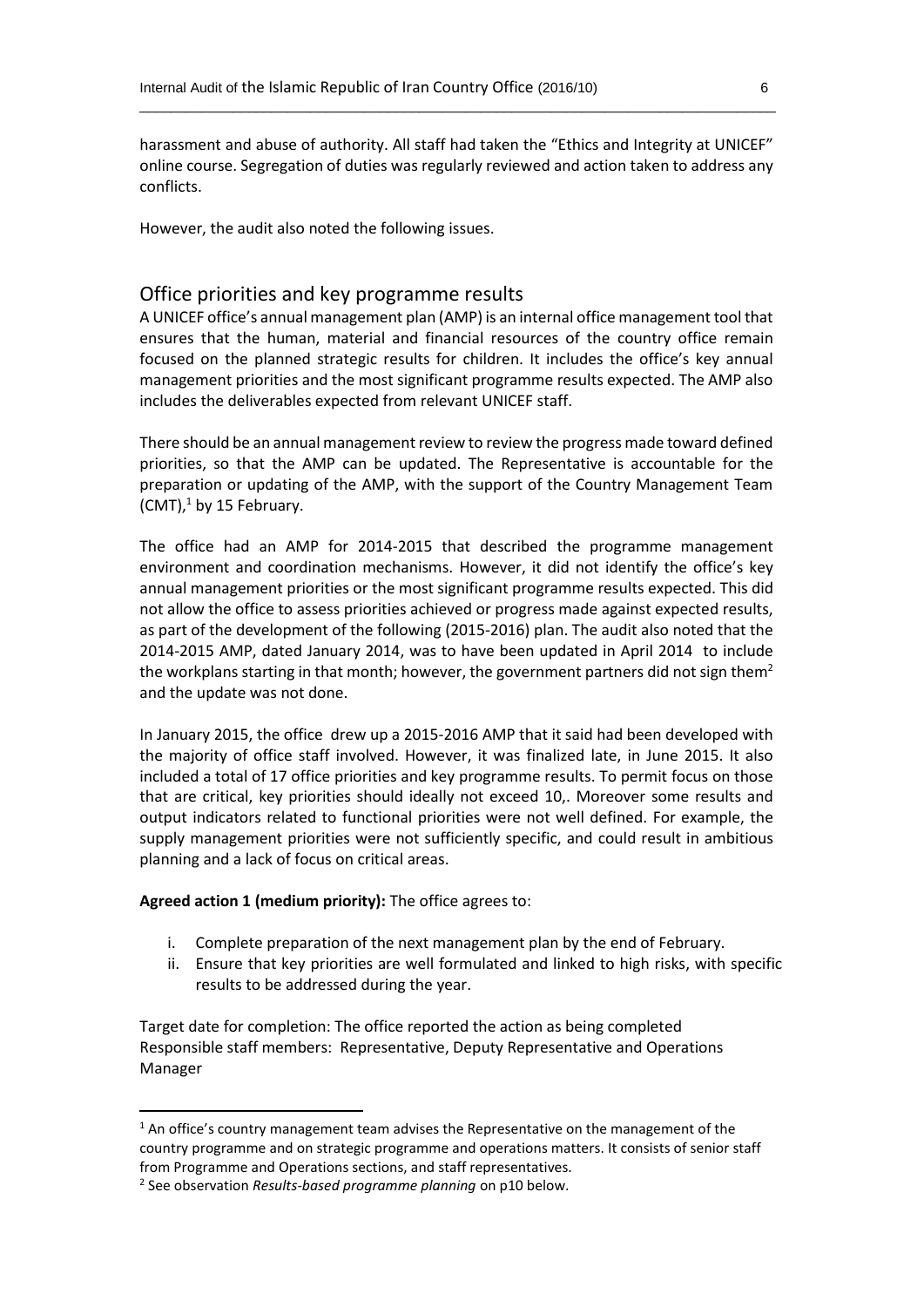#### Staffing structure and recruitment

The office had revised the 2012-2016 CPMP<sup>3</sup> in 2013 to take into account significant changes in the operating environment. The revised CPMP reduced the total number of posts from 45 to 35 because of current sanctions, and an unfavourable aid environment that would limit the office's capacity to raise OR. In the March 2013 PBR,<sup>4</sup> the office indicated that 28 out of the 35 posts wasthe critical minimum staffing structure needed for the country programme, based on the availability of OR funds.

\_\_\_\_\_\_\_\_\_\_\_\_\_\_\_\_\_\_\_\_\_\_\_\_\_\_\_\_\_\_\_\_\_\_\_\_\_\_\_\_\_\_\_\_\_\_\_\_\_\_\_\_\_\_\_\_\_\_\_\_\_\_\_\_\_\_\_\_\_\_\_\_\_\_\_\_\_\_\_\_\_\_

The remaining seven posts, which were OR-funded, were frozen and considered as additional staff capacity that the office would need to recruit if significant OR funds became available; they did not, $5$  and the office could not fill the vacant OR posts. UNICEF policy is that posts that have been vacant for a long period due to lack of funding should be abolished. In fact, the March 2013 technical review that was part of the PBR suggested the office consider abolition of further posts. However, the office kept the posts, and they remained vacant throughout 2014 and 2015. This led to a high number of vacancies in 2014 and 2015.

During the period under audit, 10 of the remaining critical minimum 28 posts also became vacant. The vacancies included posts critical to the programme, such as Deputy Representative, Health and Nutrition Officer, Education Specialist, HIV/AIDS Officer, and Social Policy and M&E (Monitoring and Evaluation) Specialist.

This was exacerbated by a slow recruitment process. The office's own records showed that in eight out of 16 cases in 2014/2015, recruitment took more time than the UNICEF 90 daystandard, measured from the date the post was advertised to the date staff were on-board. For 2015, all recruitment took longer than the target. For instance, it took 273 days to recruit an HIV AIDS Officer, the same time to recruit an Education Officer, and a year to recruit a Deputy Representative. The delays reduced the office's capacity to adequately implement the country programme and to deliver results for children. However, management had not identified the reasons for delays or ways to address bottlenecks.

**Agreed action 2 (medium priority):** The office agrees to:

- i. Review the staffing structure in light of current funding constraints, and adjust the programme implementation strategy accordingly.
- ii. Identify reasons for delays in recruitment and ways to address bottlenecks, so as to fill vacant posts in a timely manner.

Target date for completion: August (i) and end of July (ii) 2016 Responsible staff members: Representative, Deputy Representative and Operations Manager

**.** 

<sup>3</sup> When preparing a new country programme, country offices prepare a country programme management plan (CPMP) to describe, and help budget for, the human and financial resources that they expect will be needed.

<sup>4</sup> The programme budget review (PBR) is a review of a UNICEF unit or country office's proposed management plan for its forthcoming country programme. For a country office, it is carried out by a regional-level committee, which will examine – among other things – the proposed office structure, staffing levels and fundraising strategy, and whether they are appropriate for the proposed activities and objectives. In cases where the management plan is substantially revised during the country programme, it may be resubmitted to the PBR.

<sup>5</sup> See also observation *Resource mobilization*, p15 below.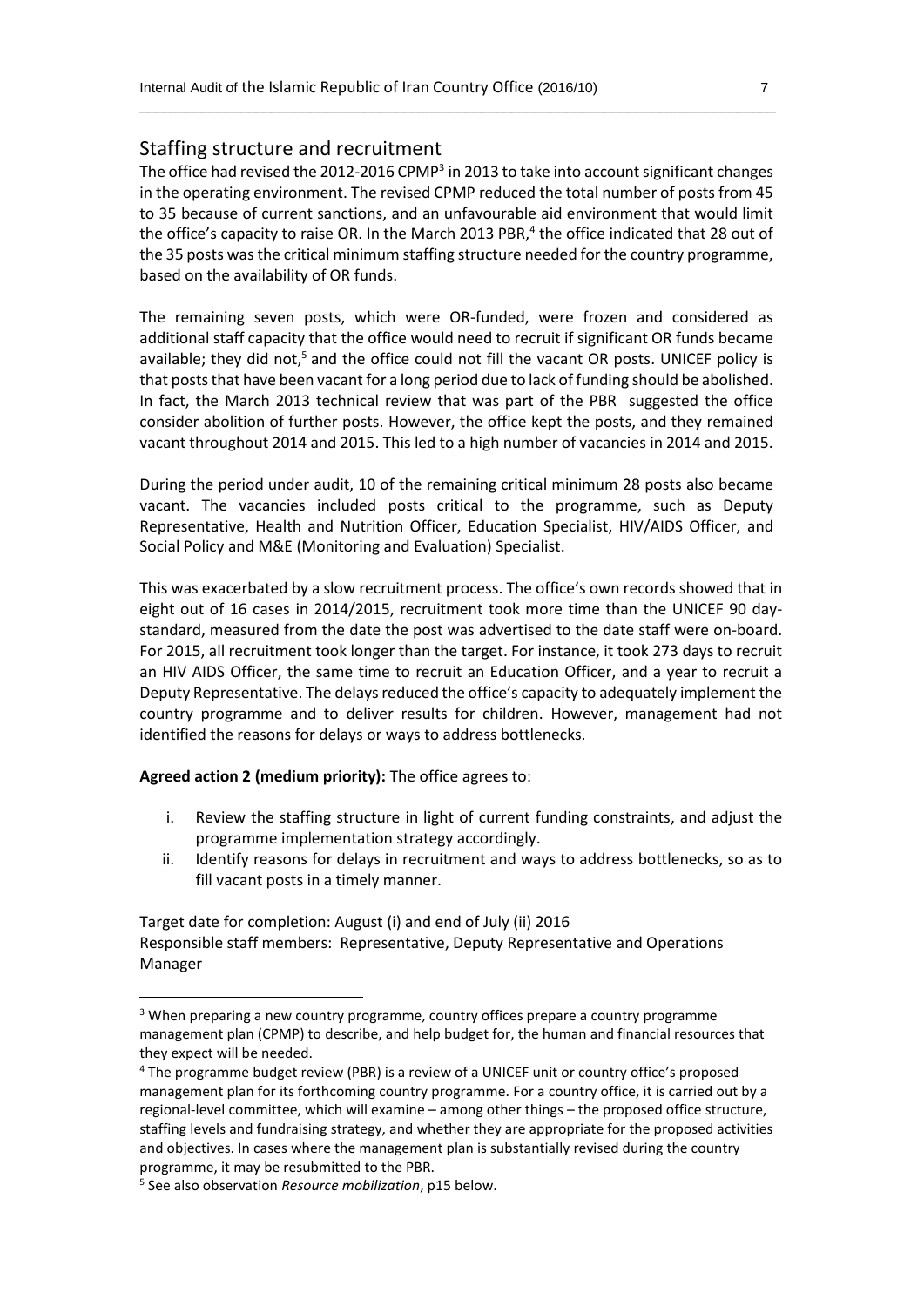### 2 Programme management

In this area, the audit reviews the management of the country programme – that is, the activities and interventions on behalf of children and women. The programme is owned primarily by the host Government. The scope of the audit in this area includes the following:

\_\_\_\_\_\_\_\_\_\_\_\_\_\_\_\_\_\_\_\_\_\_\_\_\_\_\_\_\_\_\_\_\_\_\_\_\_\_\_\_\_\_\_\_\_\_\_\_\_\_\_\_\_\_\_\_\_\_\_\_\_\_\_\_\_\_\_\_\_\_\_\_\_\_\_\_\_\_\_\_\_\_

- **Resource mobilization and management**. This refers to all efforts to obtain resources for the implementation of the country programme, including fundraising and management of contributions.
- **Planning**. The use of adequate data in programme design, and clear definition of results to be achieved, which should be specific, measurable, achievable, realistic and timebound (SMART); planning resource needs; and forming and managing partnerships with Government, NGOs and other partners.
- **Support to implementation**. This covers provision of technical, material or financial inputs, whether to governments, implementing partners, communities or families. It includes activities such as supply and cash transfers to partners.
- **Monitoring of implementation**. This should include the extent to which inputs are provided, work schedules are kept to, and planned outputs achieved, so that any deficiencies can be detected and dealt with promptly.
- **Reporting.** Offices should report achievements and the use of resources against objectives or expected results. This covers annual and donor reporting, plus any specific reporting obligations an office might have.
- **Evaluation**. The office should assess the ultimate outcome and impact of programme interventions and identify lessons learned.

All the areas above were covered in this audit.

The audit found that controls were functioning well over a number of areas. The office succeeded to re-establish relationships and re-start the country programme as of January **2015** \*\*\*\* \*\*\*\* \*\*\* \*\*\* This text has been redacted \*\*\* \*\*\* \*\*\* \*\*\* \*\*\* \*\*\* \*\*

The office had a work process for assessment and reporting on achievement of results in the Results Assessment Module (RAM). The audit team reviewed RAM reporting for nine programme outputs and three operations outputs for the mid-year ended 30 June 2015, and found there was satisfactory reporting on results as well as progress against each indicator and target. The office also had controls to ensure the country office annual report met UNICEF guidelines.

This text has been redacted

when there were major risks of unutilized thematic funds, the office developed a critical budget tracker tool to monitor utilization of funds by units, results, grants and expiry dates. This tool, implemented in the last quarter of 2014, enabled the office to monitor fund balances and upcoming expenditures, thereby reducing the risk of expiry of unutilized grants. The office also had a system to monitor completion of planned activities and the utilization of funds at the activity level, to identify potential bottlenecks to acceleration of planned activities.

However, the audit noted the following.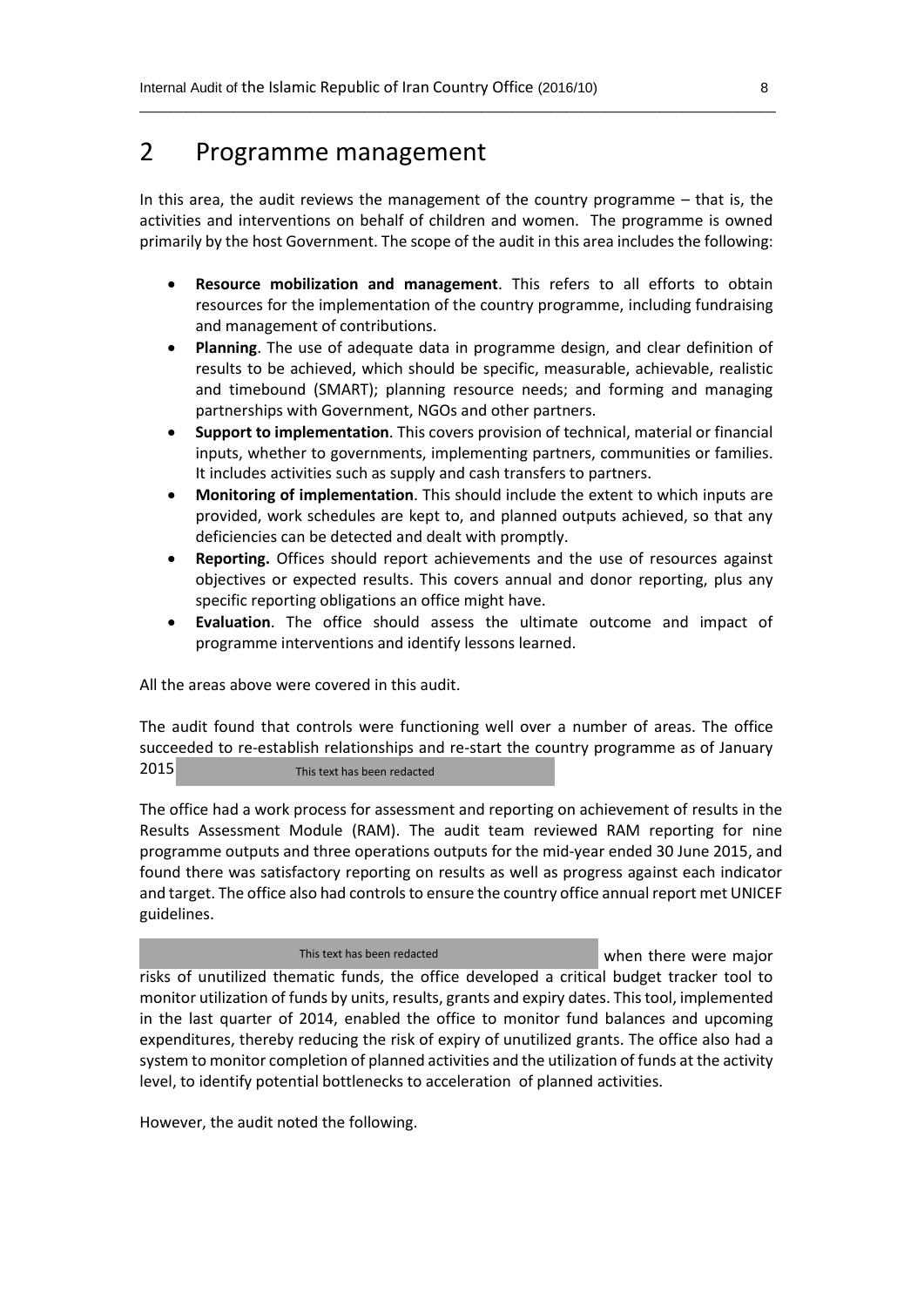#### Results-based programme planning

UNICEF offices and their partners sign workplans that are expected to detail the expected outputs, indicators, targets, baselines, activities to be carried out, the responsible implementing institutions, timelines and planned inputs from the partners and UNICEF. Workplans serve as basis for programme disbursements to partners, and are expected to be signed with key partners before the end of February of the year of implementation.

\_\_\_\_\_\_\_\_\_\_\_\_\_\_\_\_\_\_\_\_\_\_\_\_\_\_\_\_\_\_\_\_\_\_\_\_\_\_\_\_\_\_\_\_\_\_\_\_\_\_\_\_\_\_\_\_\_\_\_\_\_\_\_\_\_\_\_\_\_\_\_\_\_\_\_\_\_\_\_\_\_\_

UNICEF and the Government had entered into a new programme of cooperation from 1 January 2012 to 31 December 2016. They signed multi-year workplans (MYWPs); those for 2012-2014 covered the period from September 2012 to end of March 2014. The audit reviewed the development of MYWPs and noted the following.

#### *Timeliness in signing the MYWPs:*

1

\*\*\*\*\*\*\*\*\*\*\*\*\*\*\*\*\*\*\*\*

 $\mathbf{F}^*$  and  $\mathbf{F}^*$  are  $\mathbf{F}^*$  . This text has been redacted the state  $\mathbf{F}^*$  are  $\mathbf{F}^*$ \*\*\*\* \*\*\*\* \*\*\*\*\*\*\*\*\*\* \*\*\*\*\*\*\*\*\*\*\*\*\*\*\* \*\*\*\*\*\*\*\*\*\*\*\* \*\*\*\*\*\*\*\*\* \*\*\*\*\*\*\*\*\*\*\*\* \*\*\*\*\*\*\*

During this period, the leadership of the office changed. A new Representative, in post from 1 November 2014 to early December 2015, succeeded in rebuilding the relationship with the Government and improving trust and communication. Thisled to the joint development, with government counterparts, of MYWPs for the period January 2015 to December 2016. Of the 15 MYWPs, 12 were signed by the end of February 2015 (and nine of these were signed as of 31 December 2014, enabling implementation to start effective 1 January 2015). The three remaining MYWPs were signed late, on 14 and 15 June and 9 November 2015, despite the office's significant efforts. These three MYWPs represented US\$ 896,000-worth of activity, or 18 percent of the total planned resources of US\$ 5.1 million represented by the 15 MYWPs. However, prompt signing of the majority of 2015-2016 MYWPs reduced the risk of delays in programme implementation.

*Development of MYWPs:* Interviews with the office's staff, as well the minutes of the joint Steering Committee of UNICEF and the Ministry of Foreign Affairs, showed that the MYWPs for 2015-2016 were developed in cooperation with key line ministries. The Government had maintained strong ownership and control over the development and implementation of MYWPs in accordance with the country programme action plan (CPAP) $^6$  signed between UNICEF  $_{\text{Text related}}$  and the Government at the beginning of the country programme cycle. Text redacted

The audit reviewed four of the MYWPs and found that they were aligned with the needs and national priorities of the government. Further, the outcomes and outputs<sup>7</sup> outlined in

<sup>6</sup> The CPAP is a formal agreement between a UNICEF office and the host Government on the programme of cooperation, setting out the expected results, programme structure, distribution of resources and respective commitments during the period of the current country programme.  $<sup>7</sup>$  UNICEF programmes plan for results on two levels. An outcome is a planned result of the country</sup> programme, against which resources will be allocated. It consists of a change in the situation of children and women. An output is a description of a change in a defined period that will significantly contribute to the achievement of an outcome. Thus an output might include (say) the construction of a school, but that would not in itself constitute an outcome; however, an improvement in education or health arising from it would.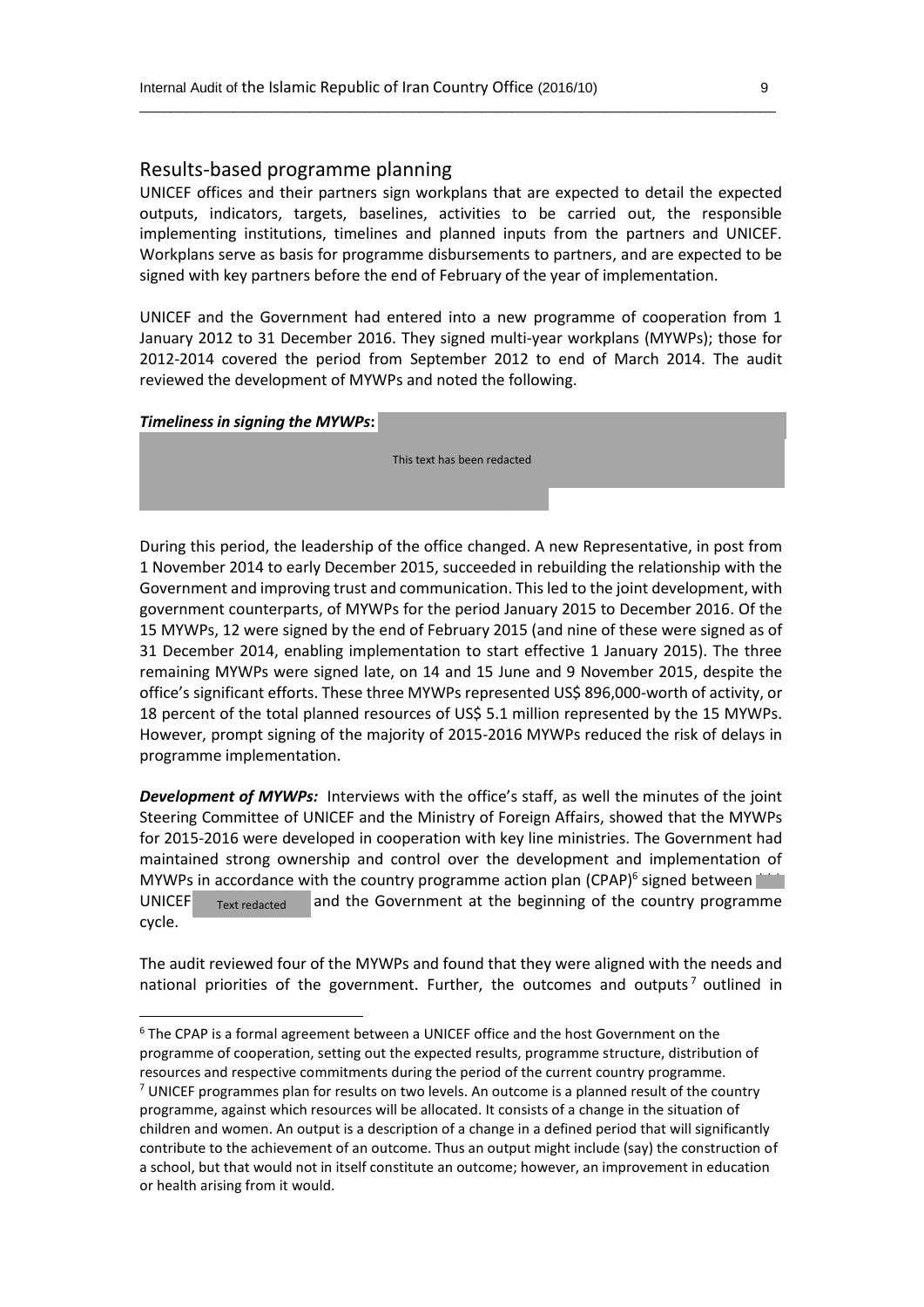sampled MYWPs matched the outcomes and outputs included in the CPAP and UNDAF. $8$ 

\_\_\_\_\_\_\_\_\_\_\_\_\_\_\_\_\_\_\_\_\_\_\_\_\_\_\_\_\_\_\_\_\_\_\_\_\_\_\_\_\_\_\_\_\_\_\_\_\_\_\_\_\_\_\_\_\_\_\_\_\_\_\_\_\_\_\_\_\_\_\_\_\_\_\_\_\_\_\_\_\_\_

However, the audit also noted that the programme outcome and outputs of the four sampled MYWPs were not sufficiently specific and measurable. For instance, they used the words "improve"; "increase"; "support" and "strengthen", which are not conducive to measurement without further parameters. The programme outcome and outputs were derived from the CPAP. Moreover, because of the then-weakened relationship with the Government, these outcomes and outputs had not been subjected to a joint formal mid-term review of the country programme in 2014, as would normally be the case. (Technical refinements had been identified through internal reviews in 2014, but could not be agreed with Government at that time.)

The planned activities generally contributed to the achievement of stated outputs. However, the activities were not always clearly defined, again because of use of words such as "support" and "improve". For instance, in one sampled programme, seven out of the 15 planned activities were generally broad and did not clearly define the type and extent of work.

The country programme had 19 expected outputs and 53 indicators to measure progress. The number of indicators per output varied from two to five, with an average of 2.8. However, there were nine indicators with no baselines, thereby reducing the capacity of the office to judge performance. The audit accepts that obtaining the relevant data could have been difficult.

The office made insufficient use of the results-based budgeting approach in developing its MYWPs. The estimated budgets were not supported with detailed cost analyses, except for activities funded from OR. This was due to lack of harmonized costing methodology, leading to inconsistent practices among programme sections. At the time of the audit, the office was developing a methodology and a procedure for costing estimated planned resources of activities set out in MYWPs. Meanwhile, insufficient costing analysis for estimating planned resources by activity in MYWPs increased the risk of unrealistic planning.

Finally, the breakdown of RR and OR was not identified for each activity for the four sampled MYWPs (although one did present total RR and OR). Further, the portion of the budget that was funded and unfunded was not given in the three out of the four sampled MYWPs, so that their users could not determine whether the estimated budgets corresponded to the funded budget only or also included the unfunded portion.

The above shortcomings could have been addressed by use of an internal quality assurance checklist reflecting standard operating procedures that were adapted to the local context and risks.

#### **Agreed action 3 (medium priority):** The office agrees to:

**.** 

i. Develop and implement a quality assurance checklist to ensure multi-year workplans are prepared in accordance with UNICEF Programme, Policies and Procedures Manual. Any significant deviations from key expected controls due to the operating

<sup>&</sup>lt;sup>8</sup> The United Nations Development Assistance Framework (UNDAF) is a broad agreement between the UN as a whole and a national Government, setting out the latter's chosen development path, and how the UN will assist.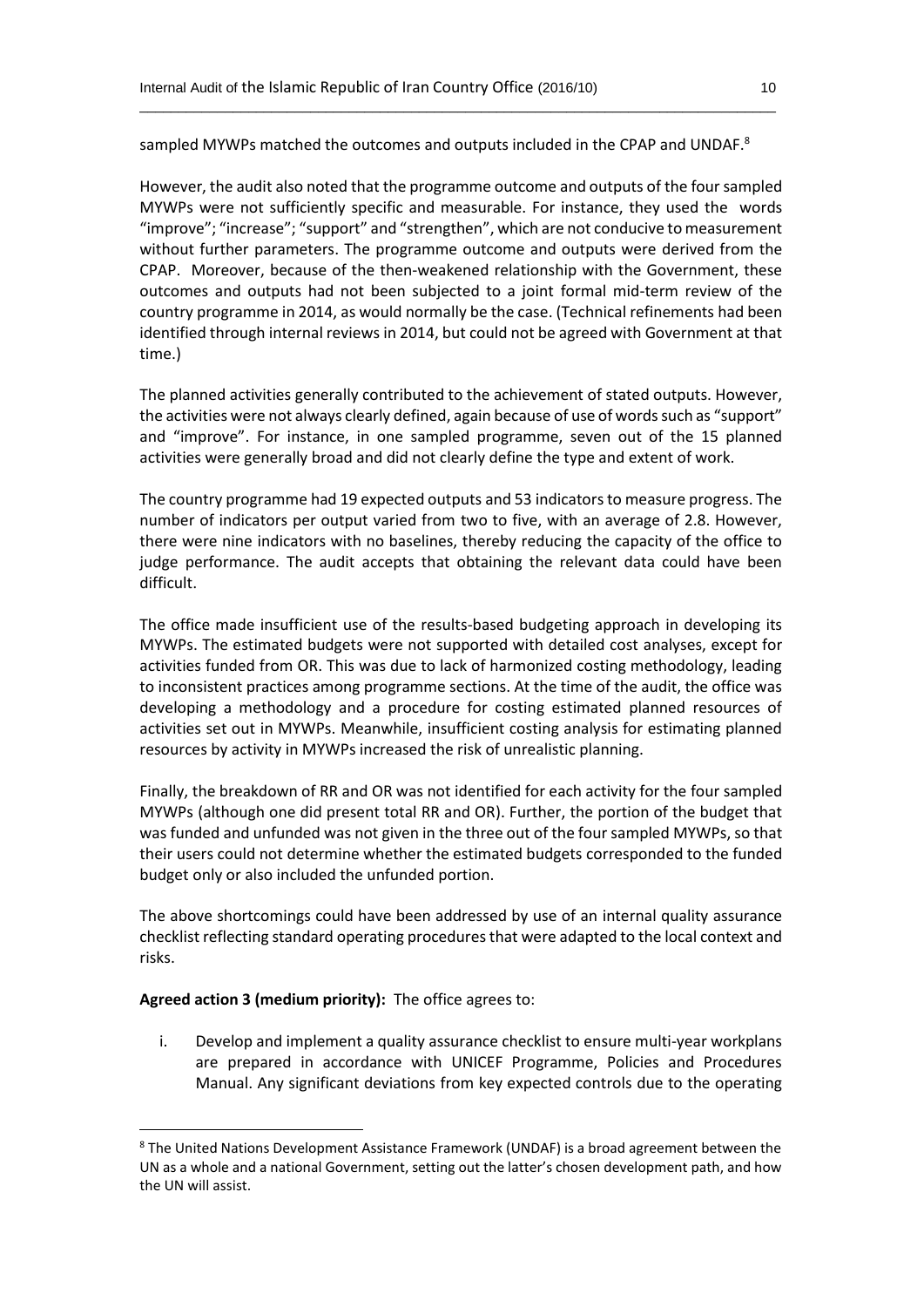environment or context should be supported and approved by the Representative and the Regional Office.

ii. Develop a strategy, to the extent possible, to increase baseline data for establishing realistic performance targets.

\_\_\_\_\_\_\_\_\_\_\_\_\_\_\_\_\_\_\_\_\_\_\_\_\_\_\_\_\_\_\_\_\_\_\_\_\_\_\_\_\_\_\_\_\_\_\_\_\_\_\_\_\_\_\_\_\_\_\_\_\_\_\_\_\_\_\_\_\_\_\_\_\_\_\_\_\_\_\_\_\_\_

Target date for completion: November (i) and September (ii) 2016 Responsible staff members: Deputy Representative, and Social Policy, Monitoring and Evaluation Specialist

#### Harmonized Approach to Cash Transfers

Total cash transfers disbursed to implementing partners from January 2014 to October 2015 amounted to US\$ 1.8 million. The office had 25 partners as of the end of November 2015 (15 government partners, and 10 local NGOs).

UNICEF offices are required to implement the Harmonized Approach to Cash Transfers (HACT). With HACT, the office places responsibility on implementing partners to manage and report on the use of funds provided for agreed activities. This is intended to reduce the amount of supporting documentation UNICEF demands from the partner, thus cutting bureaucracy and transaction costs, while maintaining sufficient assurance on the use of funds.

HACT makes this possible by requiring offices to systematically assess the level of risk before making cash transfers to a given partner, and to adjust their method of funding and assurance practices accordingly. HACT therefore includes micro-assessments of implementing partners expected to receive US\$ 100,000 or more per year from UNICEF. For those receiving less than this figure, offices should consider whether a micro-assessment is necessary; if they think it is not, they can apply a simplified financial management checklist set out in the HACT procedure. There should also be a macro‐assessment of the country's financial management system. As a further safeguard, the HACT framework requires offices to carry out assurance activities regarding the proper use of cash transfers. Assurance activities are expected, at a minimum, to include spot checks, programme monitoring and scheduled and special audits. Implementing partners that have received more than US\$ 500,000 during the programme cycle are subject to at least one scheduled audit during the programme cycle.

The audit noted the following.

 $\overline{a}$ 

*HACT procedure:* UNICEF's HACT procedure effective 1 August 2014 confirmed that all offices that transferred cash to implementing partners were expected to fully implement the HACT procedure by 1 January 2015, and that any previous waivers were now invalid. If both the head of the office (the Representative, in a country office) and the Regional Director consider HACT procedure cannot be fully complied with, an exemption can be sought from HQ.

The Iran office had adopted HACT only on 1 November 2015. A review of eight cash transfers (DCT, reimbursement and liquidations) confirmed that HACT was not implemented and FACE forms<sup>9</sup> not used. Disbursements were instead made based on a letter from partners

<sup>&</sup>lt;sup>9</sup> The Funding Authorization Certificate of Expenditure (FACE) form is used by the partner to request and liquidate cash transfers. It is also used by UNICEF to process the requests for and liquidation of cash transfers. The FACE forms should reflect the workplans, which set out the activities for which funds are being requested, or on which they have been spent. The FACE form was designed for use with the HACT framework, but can also be used outside it.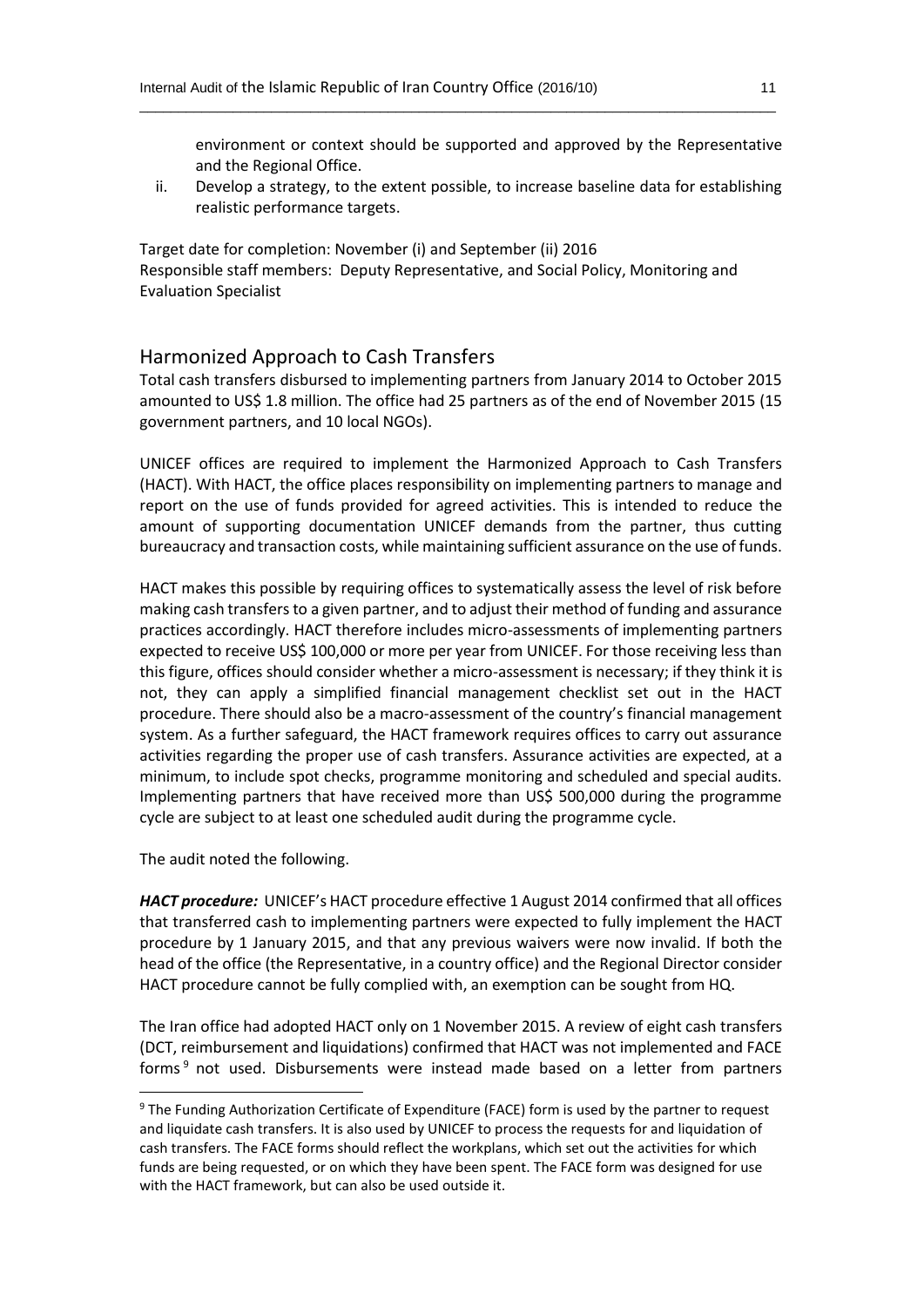requesting funds, and liquidations were based on documentation such as programme implementation reports and financial documents received from partners after completion of all activities. The process was not risk based and was not the most effective and efficient use of UNICEF resources. Further, the office had not undertaken alternative activities to manage risk and assure proper use of funds in the interim.

\_\_\_\_\_\_\_\_\_\_\_\_\_\_\_\_\_\_\_\_\_\_\_\_\_\_\_\_\_\_\_\_\_\_\_\_\_\_\_\_\_\_\_\_\_\_\_\_\_\_\_\_\_\_\_\_\_\_\_\_\_\_\_\_\_\_\_\_\_\_\_\_\_\_\_\_\_\_\_\_\_\_

*Governance of HACT:* The office developed a HACT adoption plan in coordination and with support from the Regional Office. It also officially informed the Ministry of Foreign Affairs (MFA) and subsequently partners on the launch of HACT during a Steering Committee meeting held on 8 September 2015.

HACT implementation was reviewed during CMT meetings. In addition, the office had established a task force to oversee HACT implementation. The task force had met for the first time in June 2015 and had held four further meetings as of the time of the audit in December.



*Macro- and micro-assessments:* The office had decided to implement HACT in phases, with phase 1 ending December 2016. The office had decided not to conduct a macro-assessment during this phase and was therefore unable to establish reliance on the Supreme Audit Institution of the Government<sup>11</sup> to audit government departments. The office had also decided not to carry out micro-assessments of government partners until the end of 2016. Government partners were therefore  $\frac{1}{x}$   $\frac{1}{x}$  and  $\frac{1}{x}$  subject to more intense assurance activities. The office told the audit that it would reassess the operating environment and decide whether to conduct macro-assessment and micro-assessments of government partners during phase II of HACT implementation from January 2017, to align with the new country programme for 2017-2021. Redacted

For NGO partners, the office planned to conduct capacity assessments to establish their risk rating and the appropriate type of cash transfer. Partners that are expected to receive US\$ 100,000 or more per year from UNICEF should be micro-assessed at least once per programme cycle to comply with the HACT requirements. As the office had no NGO partners that were expected to meet this criterion, it did not plan to carry out micro-assessments in 2015 and 2016.

*Assurance on the use of funds:* From January 2014 to 31 October 2015, the office obtained assurance on partners' use of funds through 100 percent verification of supporting documents and programmatic visits. Effective 1 November 2015, the office relied fully on HACT. It had prepared a HACT assurance plan (although this had yet to be approved by the

#### This text has been redacted

**.** 

<sup>&</sup>lt;sup>11</sup> The Supreme Audit Institution in a country is typically the Comptroller General, Auditor General or National Audit Office. In the case of the Islamic Republic of Iran, it is the Supreme Audit Court.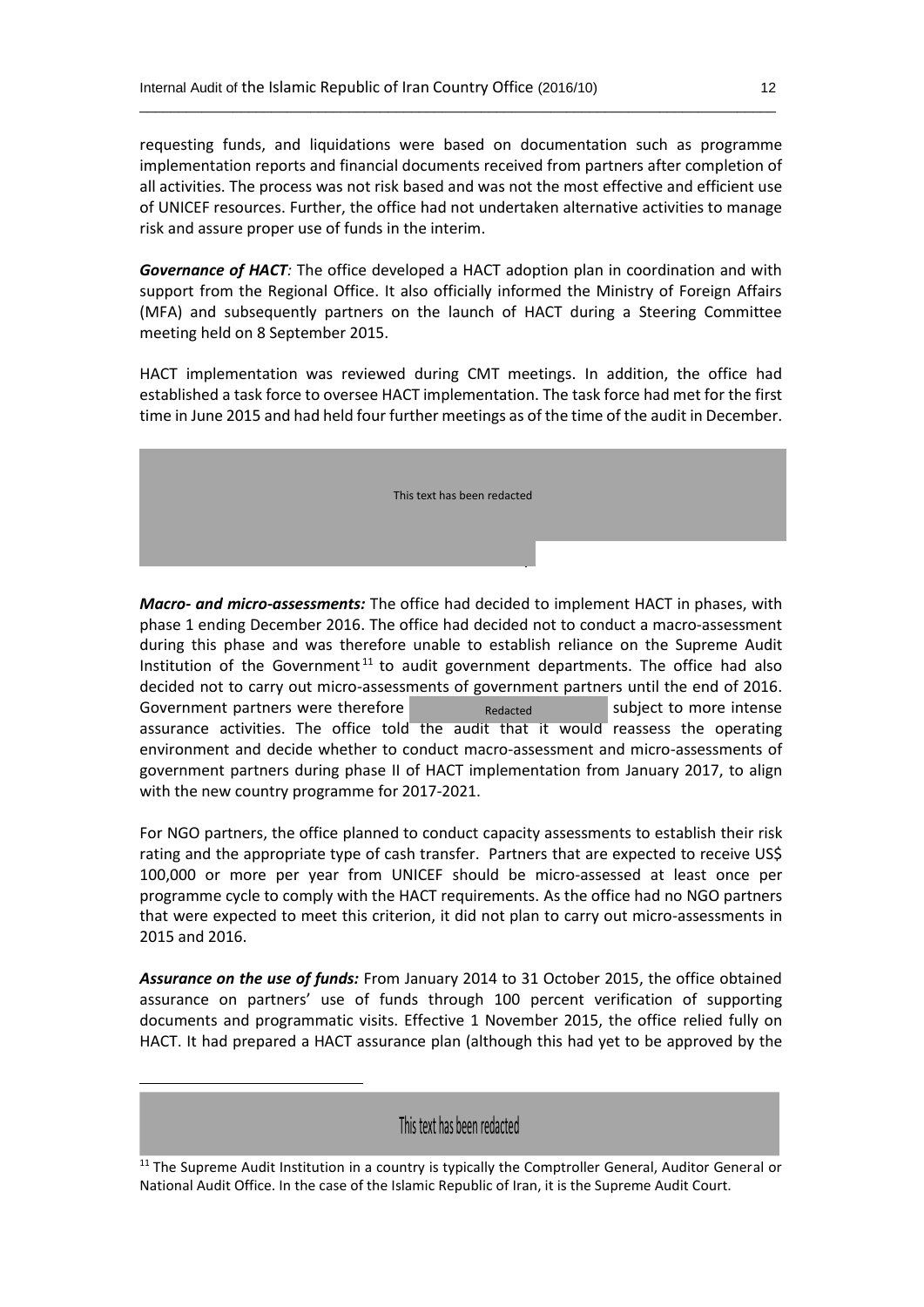Representative). The plan was risk-based. The frequency of spot checks and programmatic visits was clearly linked to the risk profile of partners and to the total cash transfers expected to be paid annually or during the programme cycle. The assurance plan did not include any planned audits because no partners were expected to receive more than US\$ 500,000 during the current cycle.

\_\_\_\_\_\_\_\_\_\_\_\_\_\_\_\_\_\_\_\_\_\_\_\_\_\_\_\_\_\_\_\_\_\_\_\_\_\_\_\_\_\_\_\_\_\_\_\_\_\_\_\_\_\_\_\_\_\_\_\_\_\_\_\_\_\_\_\_\_\_\_\_\_\_\_\_\_\_\_\_\_\_

As of the end of the audit, the office had not prepared a schedule for the nine planned spot checks and 28 planned programmatic visits<sup>12</sup> relating to the 25 partners for 2015-2016 (see also the following observation, *Programme monitoring*).

*Capacity building of partners and staff:* The office reported that all itsstaff and implementing partners attended a five-day workshop on HACT procedures in October 2015. The HACT guidance was translated into Farsi and shared with all partners. All staff had completed the HACT e-course. As of the end of the on-site audit, the office was finalizing HACT-related work processes to clarify responsibilities, standards and steps for cost-effective implementation.

**Agreed action 4 (medium priority):** The office agrees to:

- i. Prepare and communicate the terms of reference for the HACT task force, and establish a mechanism to report to it regularly on the status of implementation of the HACT assurance plan.
- ii. Complete the HACT work processes and disseminate them to staff.
- iii. Finalize the HACT assurance plan and ensure it is approved by the Representative.

Target date for completion: The office reported the action as being completed for ii and iii, and expects to complete i by the end of July 2016 Responsible staff members: HACT focal point

#### Programme monitoring

 $\overline{a}$ 

The audit reviewed whether the office had mechanisms to monitor progress against planned outputs and targets established in the results framework. Country offices should conduct midyear and annual programme reviews held jointly with government and NGO partners so as to review progress, and identify constraints and lessons learned. They are also expected to conduct regular programme field visits jointly with implementing partners. Programme monitoring is also an assurance activity for HACT purposes (see previous observation).

In its assessment of this area, the audit reviews the implementation of a sample of key programme activities and use of funds, and would discuss progress, constraints and opportunities with partners. The audit team reviewed a sample of field visit reports and the minutes of the two Steering Committee meetings held in 2014 and 2015 with the Government and UNICEF. It also interviewed all senior managers of the office and held several group discussions with programme staff, as well as meeting with the UN Resident Coordinator to

<sup>&</sup>lt;sup>12</sup> According to the latest UNICEF-specific HACT procedure, issued in 2014 (page 2), programmatic visits are defined as "a review of progress towards achievement of planned results, challenges and constraints in implementation and ways to address them performed with the partner at the programme site. Depending on the nature of the partnership, programmatic visits may be undertaken at a field location (field monitoring), the partner's office and/or in the form of a meeting involving key stakeholders. Programmatic visits focus on programmatic issues, including attention to matters of financial management."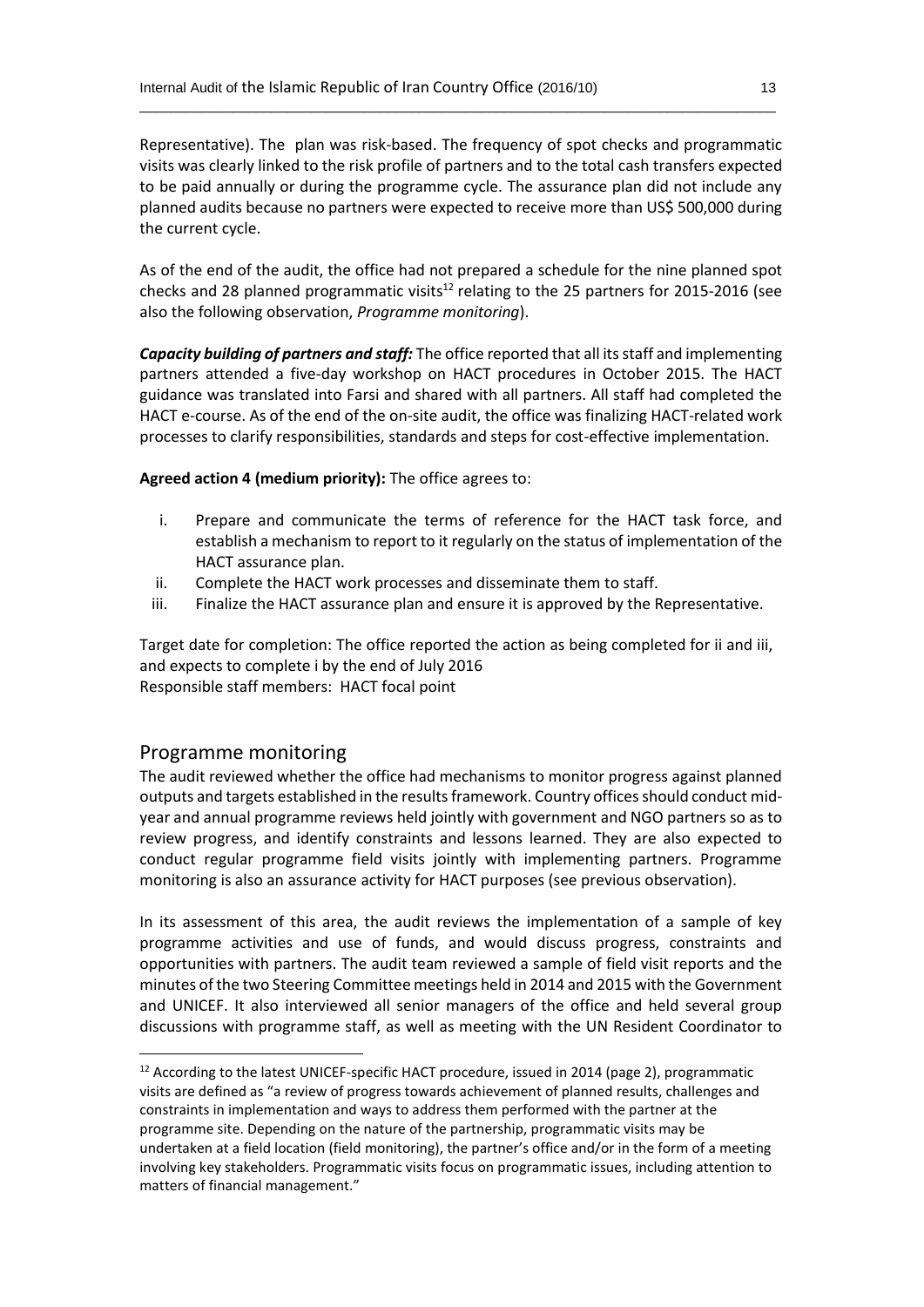discuss the operational context and the opportunities and constraints to UNDAF implementation. The following was noted.

\_\_\_\_\_\_\_\_\_\_\_\_\_\_\_\_\_\_\_\_\_\_\_\_\_\_\_\_\_\_\_\_\_\_\_\_\_\_\_\_\_\_\_\_\_\_\_\_\_\_\_\_\_\_\_\_\_\_\_\_\_\_\_\_\_\_\_\_\_\_\_\_\_\_\_\_\_\_\_\_\_\_

*Monitoring mechanisms:* The office used various means to monitor programme implementation and achievement of results. It regularly monitored progress through CMT and programme management team meetings, and reviewed progress against indicators and targets using the UNICEF results assessment module (RAM) at mid-year and year-end.

#### Although the office did not carry out a mid-term review in 2014

#### $*{\mathbb Z}^n$  and  $*{\mathbb Z}^n$  and  $*{\mathbb Z}^n$  and  $*{\mathbb Z}^n$  . This text has been redacted  $*{\mathbb Z}^n$  and  $*{\mathbb Z}^n$  and  $*{\mathbb Z}^n$  and  $*{\mathbb Z}^n$  and  $*{\mathbb Z}^n$  and  $*{\mathbb Z}^n$  and  $*{\mathbb Z}^n$  and  $*{\mathbb Z}^n$  and  $*{\mathbb Z}^n$  and

an annual review was undertaken through the Steering Committee in November 2014. Further, following the re-start of the programme in January 2015, the office had completed an internal mid-year review in July 2015. It had also reviewed progress with all relevant Government partners during a Steering Committee meeting in September 2015. The minutes of the two Steering Committee meetings showed good joint reviews of progress for all MYWPs.

The office's internal mid-year review included a good analysis of key achievements by output, as well as key challenges/constraints and lessons learned. Examples of key constraints to implementation included late signing of MYWPs, shortage of funds, prolonged NGO clearance, frequent disruption caused by changes in senior officials, lack of availability of data and knowledge for programming, etc. However, mitigation actions for these, with assigned responsibilities and timelines, were not clearly identified in the mid-year review, and there was no evidence of follow-up.

*Planning of programme monitoring:* For NGOs, a monitoring plan was prepared and agreed by the office, the NGO and the Government counterpart. However, this was not the case for Government partners. All monitoring visits needed Government approval, which could take two to four weeks. Also, the office did not prepare quarterly travel plans to track programme monitoring for the office as a whole, by section and for joint monitoring with other UN agencies. Further, as of the time of the audit, the office had not prepared a quarterly HACT schedule for programmatic visits and financial review of partners (see also previous observation, *Harmonized Approach to Cash Transfers*, regarding assurance activities).

The office had not recently analysed total programme monitoring activities by programme, output, unit, purpose and location, to draw lessons learned and identify areas that require more frequent monitoring.

*Monitoring tools:* The office had issued a template and related guidance for field- monitoring visits. This template was used for monitoring outside Tehran. However, for monitoring visits that did not require a travel budget (such as those in Tehran), the staff used a range of different methods to record their findings. There was also no office-wide standard to ensure all significant monitoring activities were properly tracked and recorded for sharing with staff within and among sections.

*Monitoring visits by staff:* The audit reviewed a sample of five trip reports covering the period from January 2014 to the time of the audit. The reports adequately recorded the purpose/objectives of visits, the challenges/constraints, the results achieved by the partner and any follow-up actions. However, the latter were not always specific and measurable, with assigned responsibilities and timelines. There were also inconsistent practices among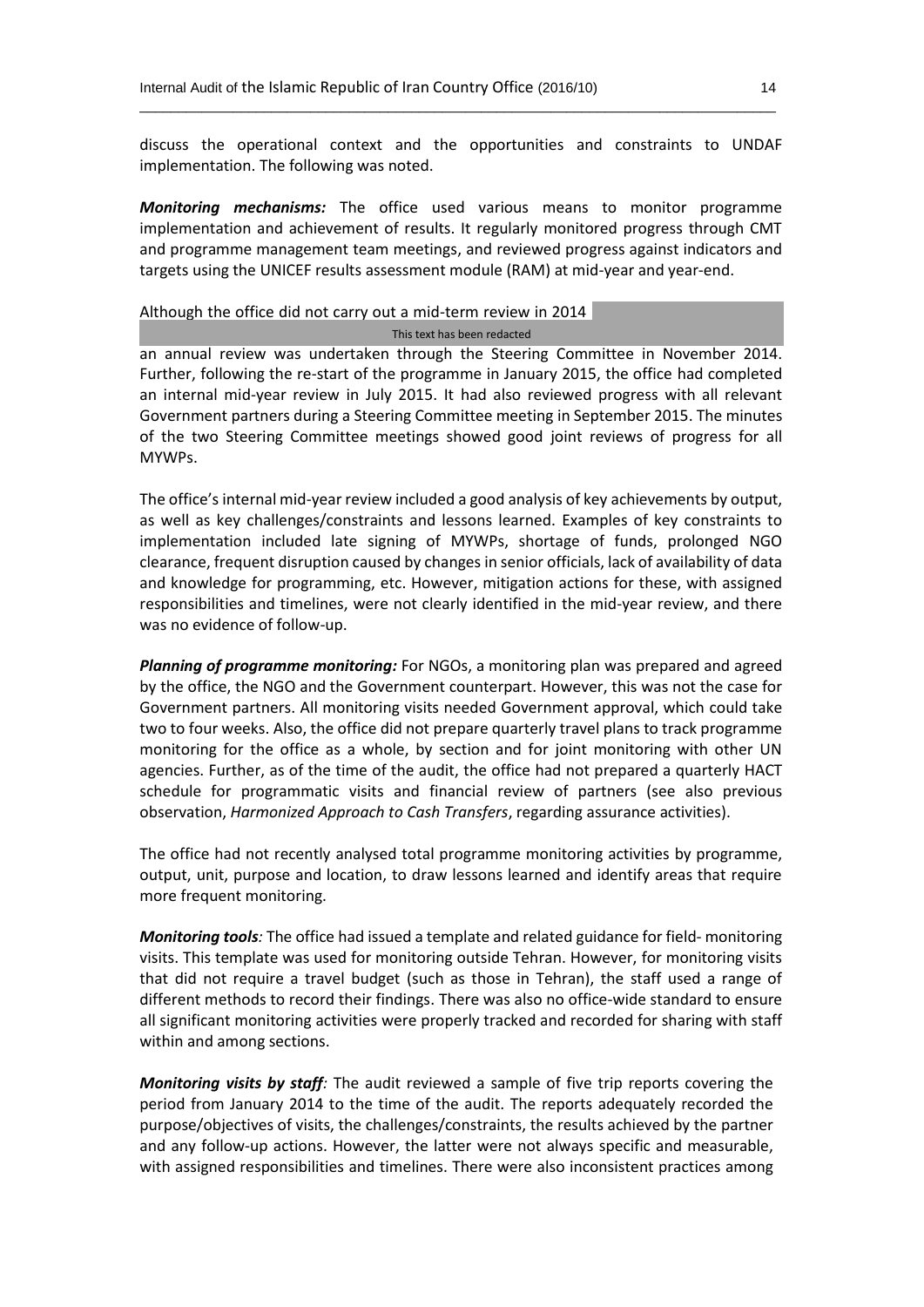sections for follow-up of of action points, as there was no office-wide work process for this. Further, not all sampled trip reports were made available on the shared drive.

\_\_\_\_\_\_\_\_\_\_\_\_\_\_\_\_\_\_\_\_\_\_\_\_\_\_\_\_\_\_\_\_\_\_\_\_\_\_\_\_\_\_\_\_\_\_\_\_\_\_\_\_\_\_\_\_\_\_\_\_\_\_\_\_\_\_\_\_\_\_\_\_\_\_\_\_\_\_\_\_\_\_

**Agreed action 5 (medium priority):** The office agrees to increase oversight of programme monitoring, and to:

- i. During mid-year and annual reviews, develop specific and measurable mitigation actions to address recurrent key systematic risks and constraints to programme implementation. These actions will have clearly assigned responsibilities and timelines.
- ii. Establish a process to review, at least annually, the adequacy of monitoring and technical support provided to partners, and identify areas for improvement.
- iii. Prepare a monitoring schedule for financial reviews and programmatic visits as an integral part of the assurance plan under the Harmonized Approach to Cash Transfers (HACT), and regularly monitor and report progress against the plan (see also observation on HACT, p12 above).
- iv. Develop office-wide mechanisms to track programme monitoring activities, and follow up key action points stemming from financial reviews, programmatic visits, annual and mid-year reviews.

Target date for completion: December (i and ii), end of July (iii) and September (iv) 2016 Responsible staff members: Deputy Representative; Operations Manager; and Social Policy, Monitoring and Evaluation Specialist

#### Resource mobilization

**.** 

UNICEF country offices usually need to raise the bulk of the resources needed for their country programmes themselves. They should therefore have adequate resource mobilization<sup>13</sup> strategies.

The Board-approved ceiling for funding that the office could raise as OR under the country was US\$ 15 million during the five-year programme cycle ending on 31 December 2016. However, the office reported that This text has been redacted

it anticipated raising only US\$ 5 million as OR during that period, US\$ 10 million less than originally expected. Further, the office raised very limited funding from the private sector. (However, the office did succeed in raising US\$ 2.6 million from one major donor in late 2014 to fund programmes targeting Afghan refugee children.)

The 2015 planned RR and OR resources amounted to US\$ 4.9 million and the funds raised and received by the office were US\$ 2.8 million, leaving a funding gap of US\$ 2.1 million. However, the funding gaps were unevenly distributed among programmes. Thus, while some programme outputs were significantly underfunded, others were overfunded, and the office reported in the mid-year review of 2015 that 15 out of the 19 planned outputs were on track. Given that there were large funding gaps but a high percentage of planned outputs were on track anyway, it is likely that the funding requirements for some expected results had been

<sup>&</sup>lt;sup>13</sup> While the terms "resource mobilization" and "fundraising" are often used interchangeably, the former is slightly broader; although fundraising is its largest single component, it also includes mobilizing resources in the form of people (volunteers, consultants and seconded personnel), partnerships, or equipment and other in-kind donations.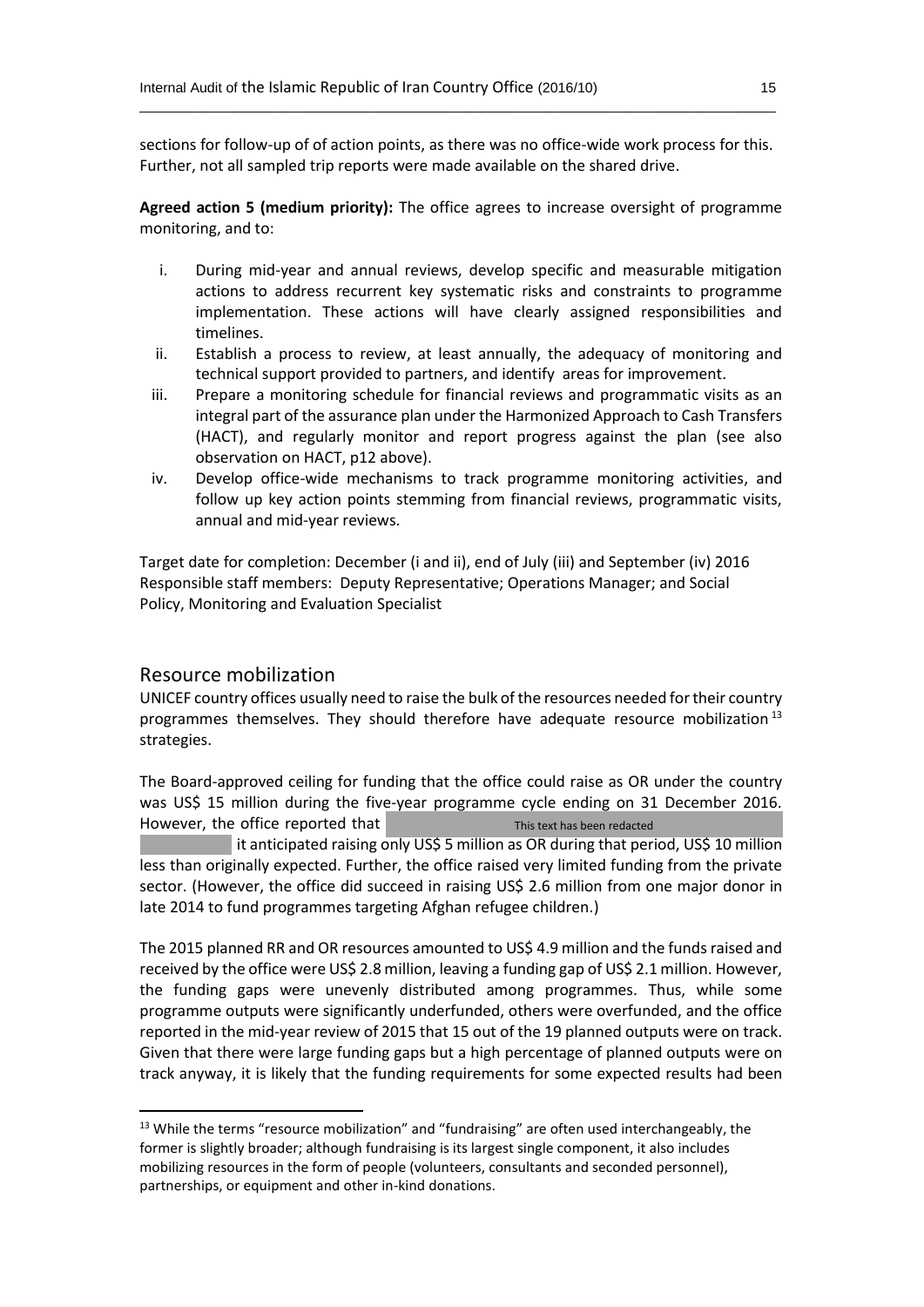significantly overestimated. Of the remaining five outputs, however, as of the end of November 2015, four were constrained and one had no progress (leading to postponement or cancellation of planned activities). Insufficient resources had thus constrained achievement of expected outputs for several planned outputs.

\_\_\_\_\_\_\_\_\_\_\_\_\_\_\_\_\_\_\_\_\_\_\_\_\_\_\_\_\_\_\_\_\_\_\_\_\_\_\_\_\_\_\_\_\_\_\_\_\_\_\_\_\_\_\_\_\_\_\_\_\_\_\_\_\_\_\_\_\_\_\_\_\_\_\_\_\_\_\_\_\_\_

There had been insufficient fundraising since the inception of the current programme, and particularly in  $2014$ - $2015$ .

#### $*{\mathbb Z}^n$  and  $*{\mathbb Z}^n$  and  $*{\mathbb Z}^n$  . This text has been redacted  $*{\mathbb Z}^n$  and  $*{\mathbb Z}^n$  and  $*{\mathbb Z}^n$

 $\ln 2014$  and 2015, the  $\ln$  priorities were to re-establish relationships and communication with the Government partners, and re-start the country programme by signing multi-year workplans with them. Thus the office had issued funding proposals to only two potential donors in 2014-2015 (although it had obtained funds from both).

At the time of the audit, the office had started to turn its attention to fundraising again. A fundraising paper for the 2015-2016 period was completed on 23 February 2015. Though it suggested some fundraising activities, it did not include detailed analysis of the global, regional and local aid environment; funding trends by donors and programme areas; lessons learned; or way forward and action plan with timelines, fundraising targets, milestones and assigned responsibilities. Further, it only covered the period ending 31 December 2016. In light of the fact that the programme had only recently resumed This text has been redacted

it would have been sound to obtain feedback on major aspects of future fundraising plan from the government through discussion at the Steering Committee or other means to secure common understanding of principles and approach.

At the time of the audit, the office was also considering preparing a multi-year resource mobilization plan that would take into account recent changes such as the lifting of international economic sanctions and the upcoming new 2017-2021 country programme.

**Agreed action 6 (high priority):** The office agrees to increase focus on fundraising, and to take the following steps:

- i. In collaboration with the Regional Office and relevant HQ divisions, develop a comprehensive multi-year resource mobilization plan that includes a clearly defined strategy (including expanding the donor base in light of the changing environment, and restarting private sector fundraising). It should also include lessons learned, assigned responsibilities, funding targets and an action plan.
- ii. Obtain feedback on major aspects of the resource mobilization plan in consultation with relevant government partners.
- iii. Update fundraising tools and prepare a package of quality funding proposals for each programmatic area, with a particular focus on those with significant funding gaps.

Target date for completion: October (i and ii) and September (iii) 2016 Responsible staff members: Representative, Deputy Representative, Partnerships Officer, Communication Officer and Section Heads

#### Programme cooperation agreements review process

In line with the UNICEF guidance, the office had a Programme Cooperation Agreement Review Committee (PCARC) to review proposals for partnerships with NGOs and make recommendations to the Representative accordingly.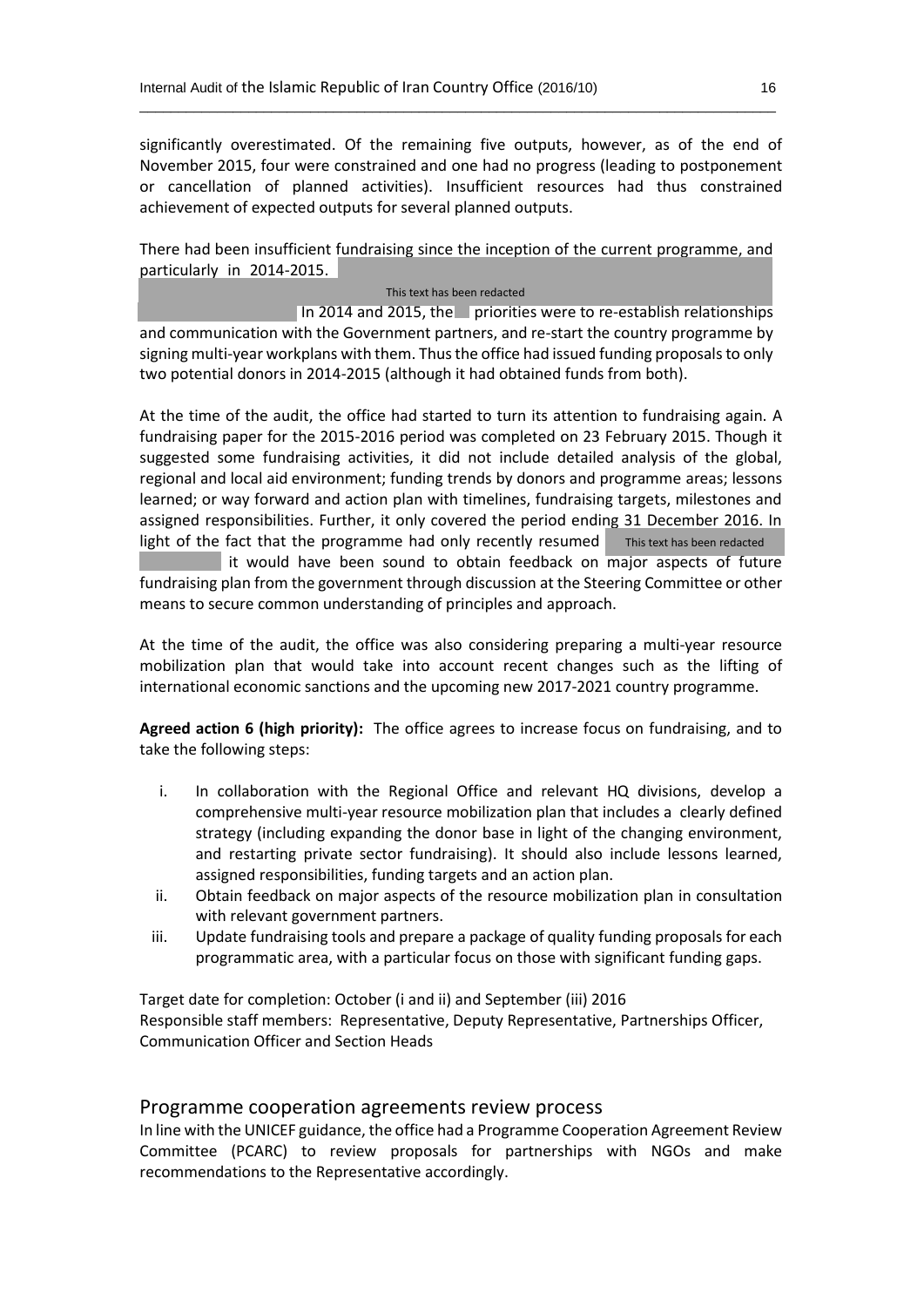The Government of Iran regulates UNICEF cooperation with local NGOs. Upon receiving a list of local NGOs vetted by the Ministry of Foreign Affairs, the office conducts financial and programmatic capacity assessments of the NGOs before entering into a Partnership Cooperation Agreement (PCA).

\_\_\_\_\_\_\_\_\_\_\_\_\_\_\_\_\_\_\_\_\_\_\_\_\_\_\_\_\_\_\_\_\_\_\_\_\_\_\_\_\_\_\_\_\_\_\_\_\_\_\_\_\_\_\_\_\_\_\_\_\_\_\_\_\_\_\_\_\_\_\_\_\_\_\_\_\_\_\_\_\_\_

The office had five PCAs with five different local NGOs and had paid direct cash transfers (DCTs) amounting to US \$750,000 as of 17 November 2015. The audit reviewed a sample of two PCAs and found that the submission to the PCARC was complete and included all PCA agreement documents. The minutes of the PCARC were signed by Committee's members. The technical and financial assessments were completed, and the sampled NGOs were properly registered with the Government. However, the audit noted the following.

*Budget review:* In both cases sampled, there was no evidence that the PCA budget was reviewed and approved by the designated authorized person from the Operations section. Further, the office did not use a list of up-to-date standard unit costs and was therefore unable to ensure consistent review of the unit costs in the budgets.

*Quality of results frameworks:* The two sampled PCAs had frameworks of expected results that were well-defined, including indicators, targets and evaluation tools. However, baselines were not included, thereby increasing the risk of setting unrealistic targets and constraining performance measurement.

*Performance of partners with previous PCAs:* For one of the two sampled PCAs, the partner had a previous partnership with the office. However, their previous performance had not been reviewed and taken into account when considering the new PCA.

Though the office had established a PCARC with appropriate terms of reference and membership, it had no work process or standard operating procedures for the development of project document and the conclusion of PCAs with NGOs that defined the responsibilities, standards and sequence of work activities. This had contributed to the above shortcomings.

**Agreed action 7 (high priority):** The office agrees to increase oversight over the Programme Cooperation Agreement (PCA) review process, and:

- i. Define the work process and country-specific standard operating procedures (SOPs) for the development of project documents and the conclusion of PCAs with local NGOs. Both the work process and the SOPs will include assigned responsibilities.
- ii. Ensure performance of partners on previous PCAs is assessed prior to entering into agreement with them again.
- iii. Ensure partners include the relevant baselines in the framework of expected results of each PCA.
- iv. Fix standard unit costs to assist effective review of PCA budgets.

Target date for completion: By the of July 2016

Responsible staff members: Operations Manager; Education Officer; and Social Policy, Monitoring and Evaluation Specialist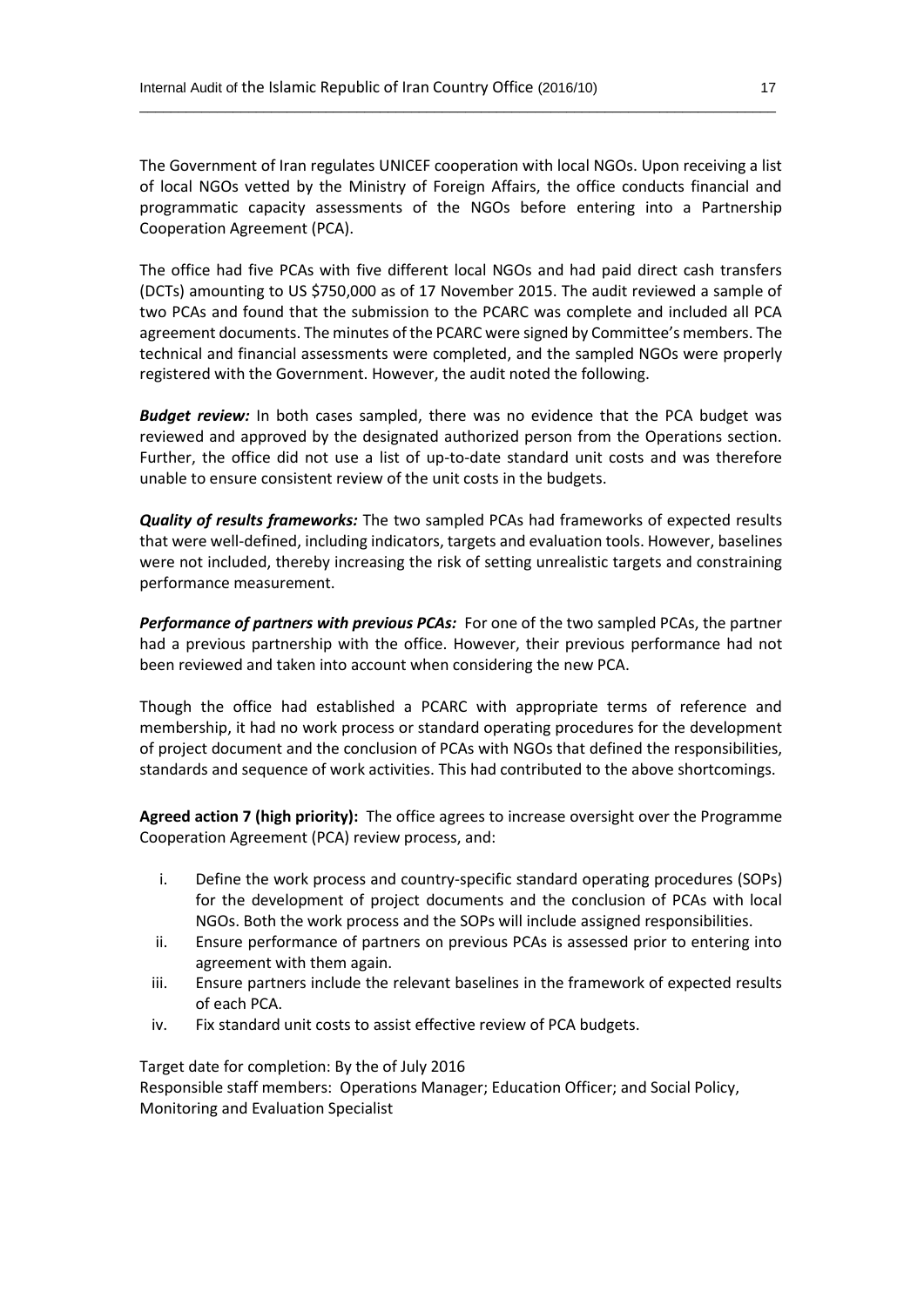#### Evaluations and related activities

 $\mathbb{R}^n$  . The set of  $\mathbb{R}^n$ 

**.** 

Areas of high programme expenditure should be matched by proportionate levels of evaluation. In particular, evaluations should be done of any initiative before it is replicated or scaled up, and/or after long periods without programme evaluations, and for each programme outcome on which expenditure has reached US\$ 10 million.

\_\_\_\_\_\_\_\_\_\_\_\_\_\_\_\_\_\_\_\_\_\_\_\_\_\_\_\_\_\_\_\_\_\_\_\_\_\_\_\_\_\_\_\_\_\_\_\_\_\_\_\_\_\_\_\_\_\_\_\_\_\_\_\_\_\_\_\_\_\_\_\_\_\_\_\_\_\_\_\_\_\_

The country programme has two major programme components: *Child poverty reduction and inclusion*; and *Opportunities for adolescents and young people*. It had implemented one major evaluation for the country programme cycle (*Evaluation of the impact of juvenile justice training workshops on the practice of police officers*). This was scheduled to be completed at the beginning of the country programme in 2012. The evaluation was not completed until February 2014, due to late signing of the CPAP<sup>14</sup> (in June 2012) and the multi-year workplans (in September 2012), and difficulties in identifying a suitable consultant.

The results of this evaluation were communicated to partners through meetings with relevant ministries, and to staff through programme monitoring team meetings. The office provided management responses and followed up on the implementation of recommendations. The office advocated implementation of the management responses to the Government. Further, some of the planned activities in the management response were included in the 2015-2016 multi-year workplans. Meanwhile the management responses were uploaded to UNICEF's Evaluation Management Response Tracking System and regularly updated.

 $\mathbf{F}^*$  and  $\mathbf{F}^*$  are  $\mathbf{F}^*$  and  $\mathbf{F}^*$  are  $\mathbf{F}^*$  and  $\mathbf{F}^*$  are  $\mathbf{F}^*$  and  $\mathbf{F}^*$  are  $\mathbf{F}^*$  and  $\mathbf{F}^*$  are  $\mathbf{F}^*$  and  $\mathbf{F}^*$  are  $\mathbf{F}^*$  and  $\mathbf{F}^*$  are  $\mathbf{F}^*$  \*\*\*\*\*\*\*\*\*\*\*\*\*\*\*\*\*\*\*\*\*\*\*\*\*\*\*\*\*\*\*\*\*\*\*\*\*\*\*\*\*\*\*\*\*\*\*\*\*\*\*\*\*\*\*\*\*\*\*\*\*\*\*\*\*\*\*\*\*\*\*\*\*\*\*

Besides formal evaluations, UNICEF offices also carry out other surveys and studies that give them a better picture of the situation of children and women in a country. Here, too, the completion rate was low in the Iran country office. In its Integrated Monitoring and Evaluation Plan (IMEP) for 2014-2015, the office had planned to conduct eight studies, surveys and evaluations during the period under audit, for a total budget of US\$ 255,000. As of the end of October 2015, it reported that four out of eight major planned studies, surveys and evaluations were cancelled (three studies and one evaluation). One planned evaluation was constrained and postponed to 2016; two planned studies and surveys were completed; and one planned study had been drafted and was being reviewed by the Government. This suggested that the office's planning had been unrealistic about what could be achieved with the resources available. It also meant that there was less data for use in planning the next country programme. The audit also noted that although the office monitored progress in implementation of the IMEP twice a year, the progress report did not compare planned studies and evaluations with actual completion dates, and actual costs with original budgets.

Further, there was no plan for an end-of-cycle assessment of the 2012-2016 country programme to identify lessons learned to inform the new country programme. The office commented that this assessment was not obligatory and a strategy note and an internal programme review would fill this gap. The audit was however of the view that a proper

<sup>&</sup>lt;sup>14</sup> The Country Programme Action Plan (CPAP) is a formal agreement between a UNICEF office and the host Government on the programme of cooperation, setting out the expected results, programme structure, distribution of resources and respective commitments during the period of the

current country programme.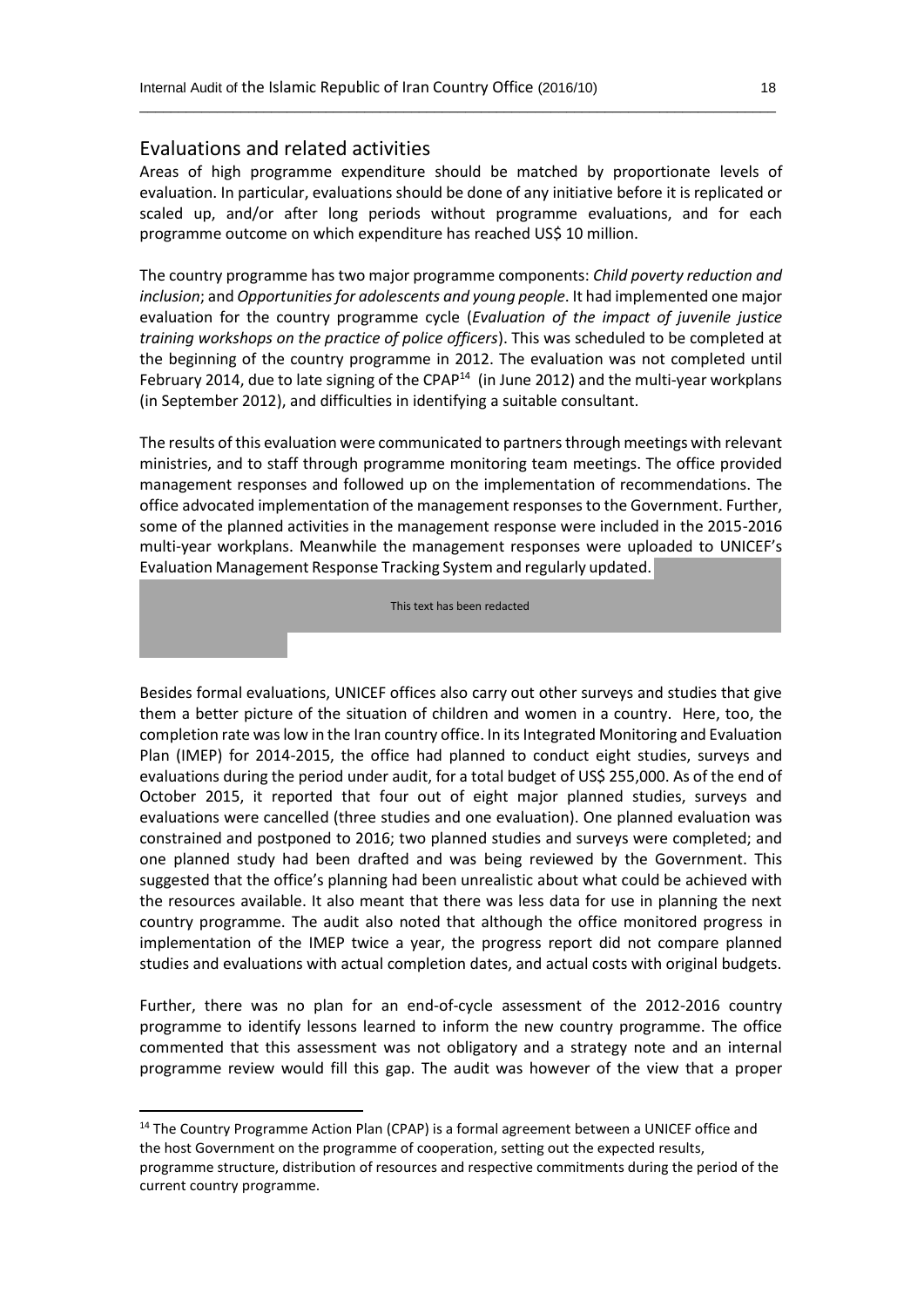assessment would be particularly relevant, given that the implementation rate of planned studies, surveys and evaluations was so low and that the planned mid-term review was not carried out. As of the time of the audit, the office said it had taken steps to start an internal programme review as a compensatory measure.

\_\_\_\_\_\_\_\_\_\_\_\_\_\_\_\_\_\_\_\_\_\_\_\_\_\_\_\_\_\_\_\_\_\_\_\_\_\_\_\_\_\_\_\_\_\_\_\_\_\_\_\_\_\_\_\_\_\_\_\_\_\_\_\_\_\_\_\_\_\_\_\_\_\_\_\_\_\_\_\_\_\_

#### **Agreed action 8 (medium priority):** The office agrees to:

- i. In coordination with the Regional Office, conduct an internal programme review of the performance of the 2012-2016 country programme to identify programme impacts, good practices and lessons learned, so as to inform the new 2017-2021 country programme.
- ii. Amend the Integrated Monitoring and Evaluation Plan progress report to include information with which to determine whether studies and evaluations have been completed within budgets and planned timelines.
- iii. Develop a strategy to increase access to data and information, so as to enable evidence-based advocacy to support equity-based programming, programme implementation and evaluation.

Target date for completion: November (i), quarterly (ii), and September 2016 (iii) Responsible staff members: Deputy Representative; and Social Policy, Monitoring and Evaluation Specialist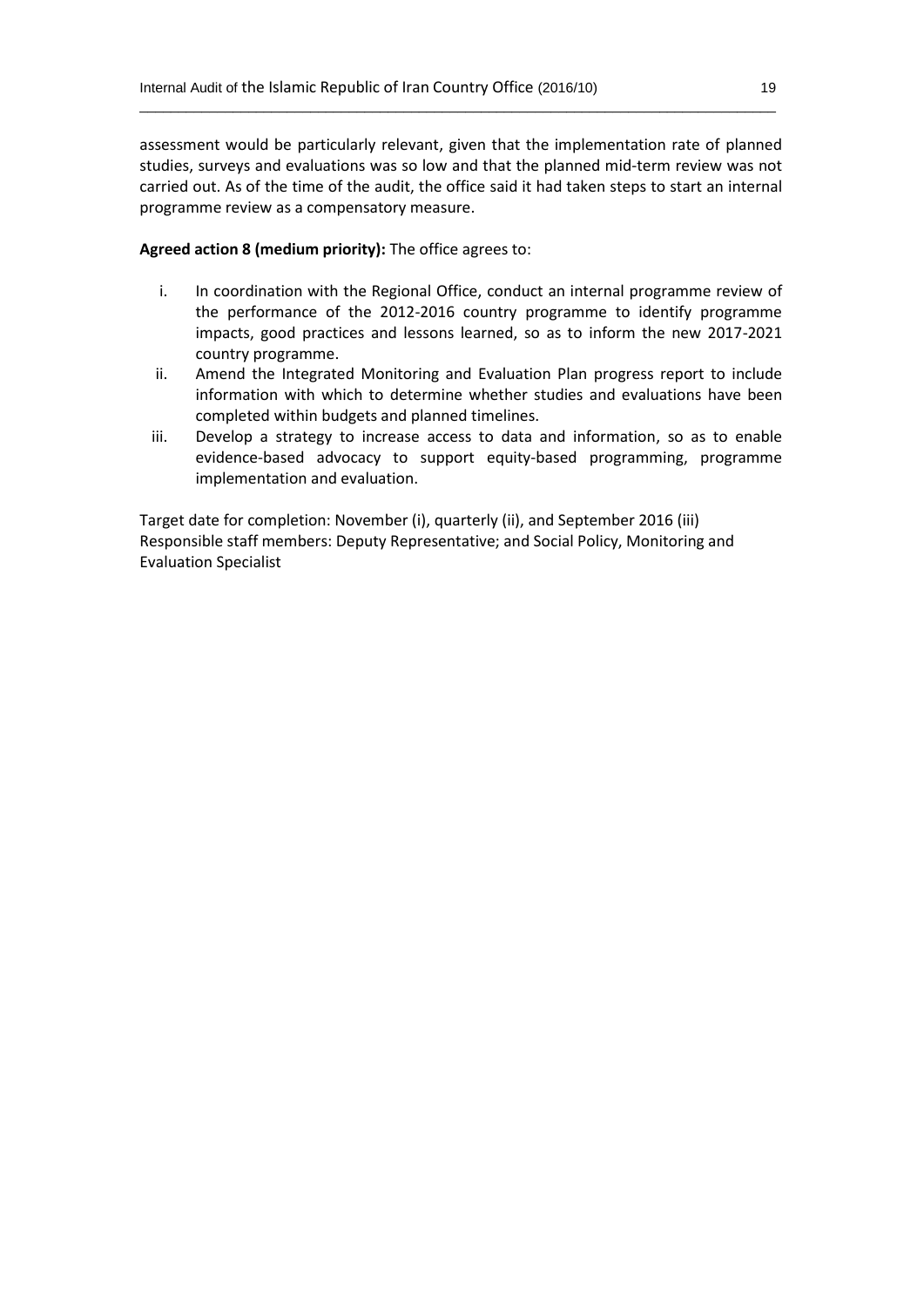### 3 Operations support

Operational processes are established to support the country programme. The scope of the audit of this area includes the following:

\_\_\_\_\_\_\_\_\_\_\_\_\_\_\_\_\_\_\_\_\_\_\_\_\_\_\_\_\_\_\_\_\_\_\_\_\_\_\_\_\_\_\_\_\_\_\_\_\_\_\_\_\_\_\_\_\_\_\_\_\_\_\_\_\_\_\_\_\_\_\_\_\_\_\_\_\_\_\_\_\_\_

- **Financial management**. This covers overall maintenance of the budget and accounts, financial closing procedures and reporting including bank reconciliation process.
- **Procurement and contracting.** This includes the full procurement and supply cycle, including bidding and selection processes, contracting, transport and delivery, warehousing, consultants, contractors and payment.
- **Asset management**. This area covers maintenance, recording and use of property, plant and equipment (PPE). This includes large items such as premises and cars, but also smaller but desirable items such as laptops; and covers identification, security, control, maintenance and disposal.
- **Inventory management.** This includes consumables, including programme supplies, and the way they are warehoused and distributed.
- **Information and communication technology** (ICT). This includes provision of facilities and support, appropriate access and use, and security of data and physical equipment, continued availability of systems, and cost-effective delivery of services.

All the areas above were covered in this audit.

The audit found that controls were functioning well over a number of areas. Bank reconciliations were completed on time and there were no long-outstanding unreconciled items. An audit review of five sample procurement-related transactions found payments were adequately supported.

The Property Survey Board met regularly and discharged its responsibilities in 2014 and 2015. A physical count of assets in August 2015 found no unreconciled differences.

The Regional Office conducted two reviews of the ICT function, in 2014 and 2015. The recommendations from these reviews were implemented properly. The business continuity and disaster recovery plans had been updated, and access to ICT systems and data was restricted to authorized users.

However, the audit also noted the following.

#### Cash transfer management

UNICEF policy on cash transfers states that reimbursements can be processed when the expenditure was previously authorized; also, the funds should be released after completion of activities. An audit review of a sample of four transactions found that one of them was a *post-facto* reimbursement to an NGO. The retroactive approval of expenditures occurred because of delays in obtaining government clearance. This took place because the NGO had begun some activities prior to government clearance, thus creating a risk of reimbursing activities not cleared by the government and not pre-authorized by UNICEF.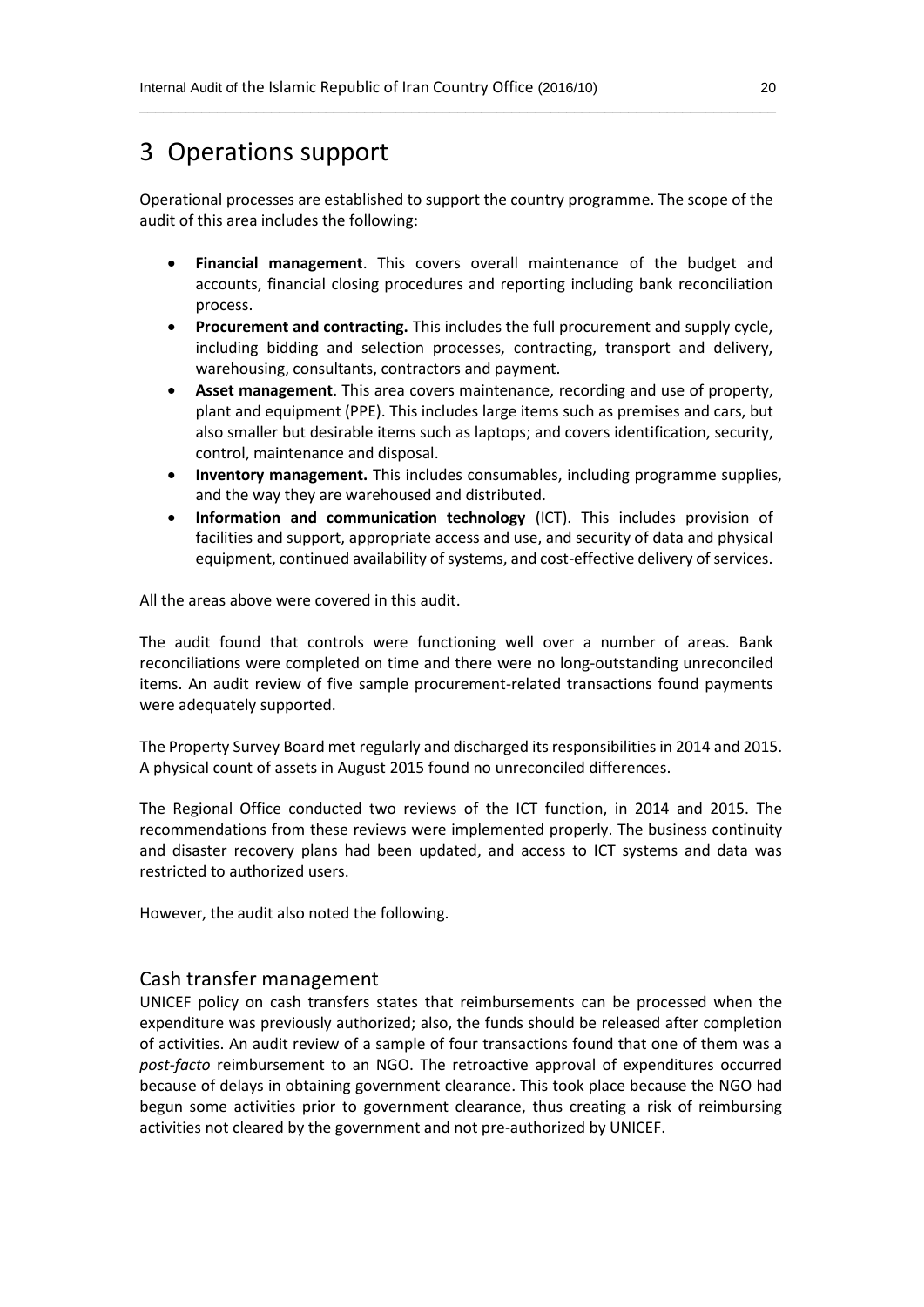**Agreed action 9 (medium priority):** The office agrees to increase oversight to ensure cash transfers by reimbursement are approved through an exchange of letters prior to the start of activities.

\_\_\_\_\_\_\_\_\_\_\_\_\_\_\_\_\_\_\_\_\_\_\_\_\_\_\_\_\_\_\_\_\_\_\_\_\_\_\_\_\_\_\_\_\_\_\_\_\_\_\_\_\_\_\_\_\_\_\_\_\_\_\_\_\_\_\_\_\_\_\_\_\_\_\_\_\_\_\_\_\_\_

Target date for completion: By the end of July 2016 Responsible staff members: HACT focal point

#### Bank account signatories

The head of an office should designate signatories to operate bank accounts. These signatories, designated paying officers, approve payment runs in VISION as well as sign the cheques/payment letters. The signatory panel (list of UNICEF paying officers) is included in the office's table of authority and is sent to the bank, and corresponds to information included in VISION.

The office operated four bank accounts. In one bank account, the list of paying officers was not correctly reflected in VISION. Further, the list of paying officers in the signatory panel differed from that in the letter sent to the bank.

The office acknowledged that there were discrepancies between the information in the signatory panel and that in VISION. It said this was a technical problem that occurred during the transition of the bank management platform from country offices to HQ in 2015. Since July 2015, all bank and cash account information has been centrally managed by the Division of Financial and Administrative Management (DFAM). After the migration, the office noticed that three out of nine staff in the office signatory panel were not registered in the VISION record managed by DFAM. The office had brought the matter to the DFAM's attention. At the time of audit, the discrepancy had yet to be corrected, creating a risk of processing incorrect transactions or reducing the office's ability to process payments.

**Agreed action 10 ( medium priority):** The office agrees to follow up with the Division of Financial and Administrative Management regarding discrepancies identified between the signatory panel information in VISION and that communicated to the bank, so that they are consistent.

Target date for completion: The office reported the action as being completed Responsible staff members: Finance Assistant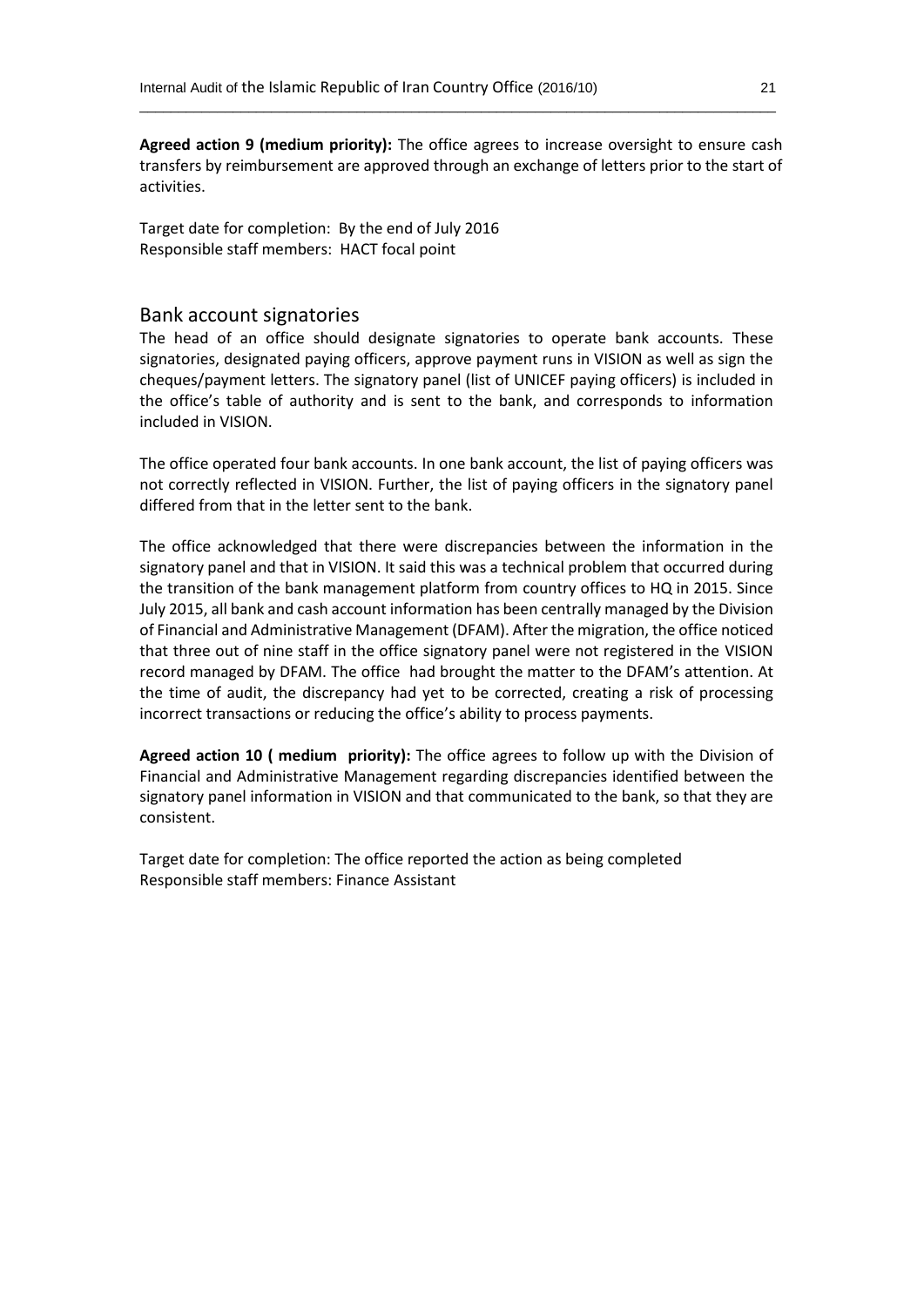# Annex A: Methodology, and definition of priorities and conclusions

\_\_\_\_\_\_\_\_\_\_\_\_\_\_\_\_\_\_\_\_\_\_\_\_\_\_\_\_\_\_\_\_\_\_\_\_\_\_\_\_\_\_\_\_\_\_\_\_\_\_\_\_\_\_\_\_\_\_\_\_\_\_\_\_\_\_\_\_\_\_\_\_\_\_\_\_\_\_\_\_\_\_

The audit team used a combination of methods, including interviews, document reviews, testing samples of transactions. It also visited UNICEF locations and supported programme activities. The audit compared actual controls, governance and risk management practices found in the office against UNICEF policies, procedures and contractual arrangements.

OIAI is firmly committed to working with auditees and helping them to strengthen their internal controls, governance and risk management practices in the way that is most practical for them. With support from the relevant regional office, the country office reviews and comments upon a draft report before the departure of the audit team. The Representative and their staff then work with the audit team on agreed action plans to address the observations. These plans are presented in the report together with the observations they address. OIAI follows up on these actions and reports quarterly to management on the extent to which they have been implemented. When appropriate, OIAI may agree an action with, or address a recommendation to, an office other than the auditee's (for example, a regional office or HQ division).

The audit looks for areas where internal controls can be strengthened to reduce exposure to fraud or irregularities. It is not looking for fraud itself. This is consistent with normal practices. However, UNICEF's auditors will consider any suspected fraud or mismanagement reported before or during an audit, and will ensure that the relevant bodies are informed. This may include asking the Investigations section to take action if appropriate.

The audit was conducted in accordance with the International Standards for the Professional Practice of Internal Auditing of the Institute of Internal Auditors. OIAI also followed the reporting standards of International Organization of Supreme Audit Institutions.

## Priorities attached to agreed actions

- **High:** Action is considered imperative to ensure that the audited entity is not exposed to high risks. Failure to take action could result in major consequences and issues.
- **Medium:** Action is considered necessary to avoid exposure to significant risks. Failure to take action could result in significant consequences.
- **Low:** Action is considered desirable and should result in enhanced control or better value for money. Low-priority actions, if any, are agreed with the country-office management but are not included in the final report.